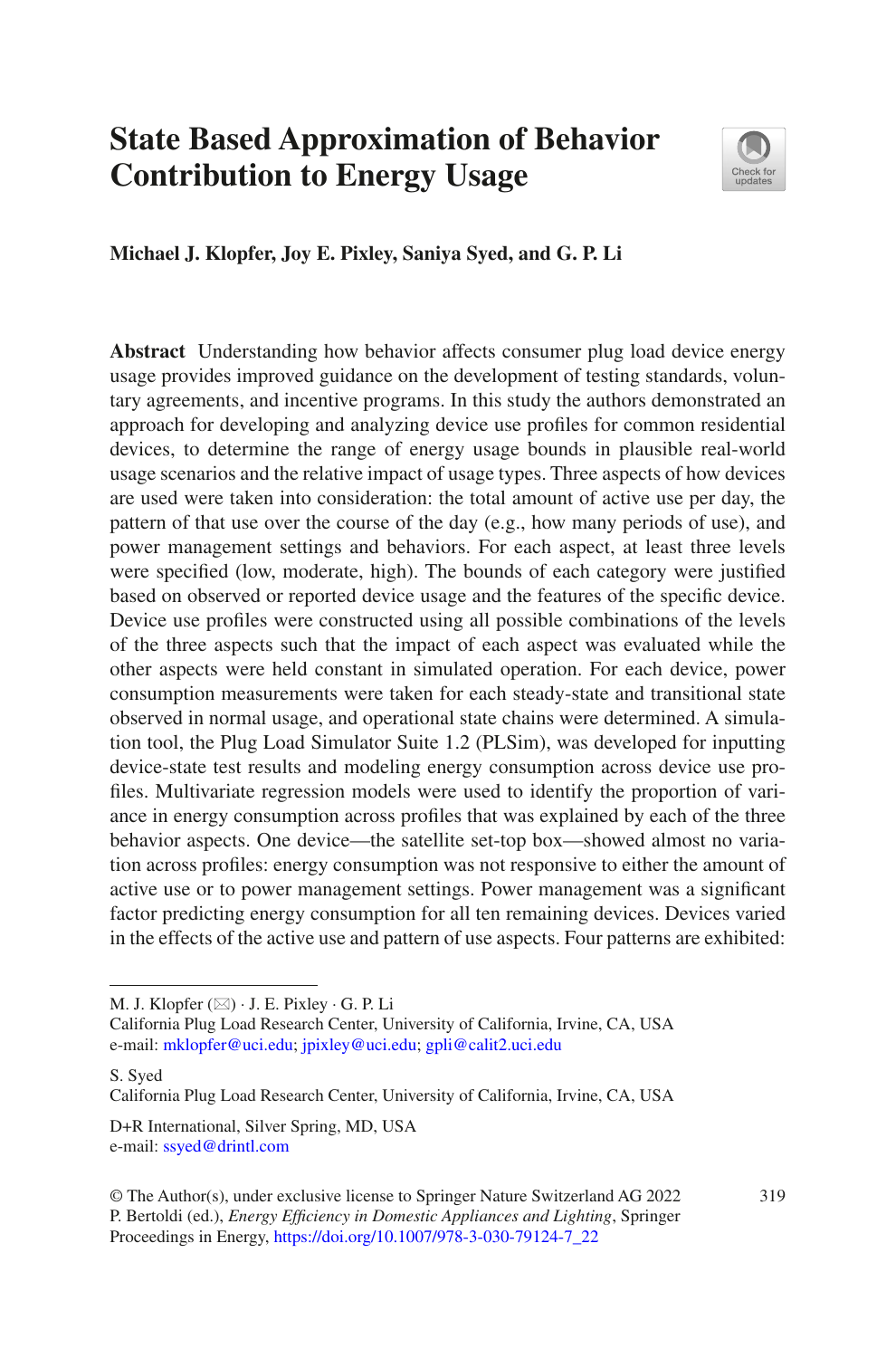(1) strong impacts of both active use and power management aspects, with active almost as high as power management (4K and HD televisions); (2) signifcant impact of the active use aspect but much lower than the impact for power management (streaming device, video game console, desktop computer, and laptop computer); (3) signifcant impact for power management only (sound bar and both pod coffee makers); and (4) signifcant impact of pattern of use that exceeds that of power management (rice cooker). Assessments of the implications for each device class, and extensions for other similar devices, are discussed at length in the report; overall conclusions are summarized here. This approach provides an objective means to classify the impact of aspects of device usage between users and across devices within a specifc category and shows promise for future evaluations.

### **1 Introduction**

Utility companies have become increasingly more interested in understanding the real-world energy usage of devices in homes in their efforts toward a more sustainable grid. A particularly diffcult area of this investigation is varying behavioral energy usages of miscellaneous electric loads (MEL) and plug/process loads (henceforth collectively referred to as plug loads). While many households contain the same plug load devices, there is a large range of usages from the standard usage estimates of how these devices are being used in the home which leads to the question of how to prepare the grid for these highly variable loads. With the total number of consumer electronics devices expected to rise in each household  $[1, 2]$  $[1, 2]$  $[1, 2]$  $[1, 2]$  $[1, 2]$ , finding strategies to manage energy consumption from plug loads in current and new categories of devices has become very important.

Standard energy testing, reporting, and modeling protocols provide manufacturers, regulatory authorities, and consumers a way to evaluate energy use and to compare energy efficiency options. However, the single point evaluation tests on individual devices are not able to capture how these devices are used in real-life situations, when they are often connected to other related devices as a part of a network, and subject to various users' behavior. These issues lead to a signifcant roadblock when trying to assess the true saving potential of emerging technologies or to effectively communicate results to utilities and consumers [[3\]](#page-24-2).

Plug loads in general continue to be a growing source of residential and commercial total building loads in part also due to effciency gains for space heating, water heating and lighting and due to new categories of devices and increased numbers of current device categories in use (see Fig. [1\)](#page-2-0) [[1,](#page-24-0) [4](#page-24-3)]. Considering macro changes, both the average living space and total numbers of devices have increased over time. Cisco estimates 13 devices per person by 2021 [[5\]](#page-24-4). The average home boasts now more than 7 screens and 60% of a nationally representative sample of survey respondents use devices more than 3 h per day [\[6](#page-24-5)]. The 2016 EIA energy outlook to 2040 predicts miscellaneous loads (in which plug loads are included) will increase by with an adjusted average growth rate of 1.4% per year to 2040 with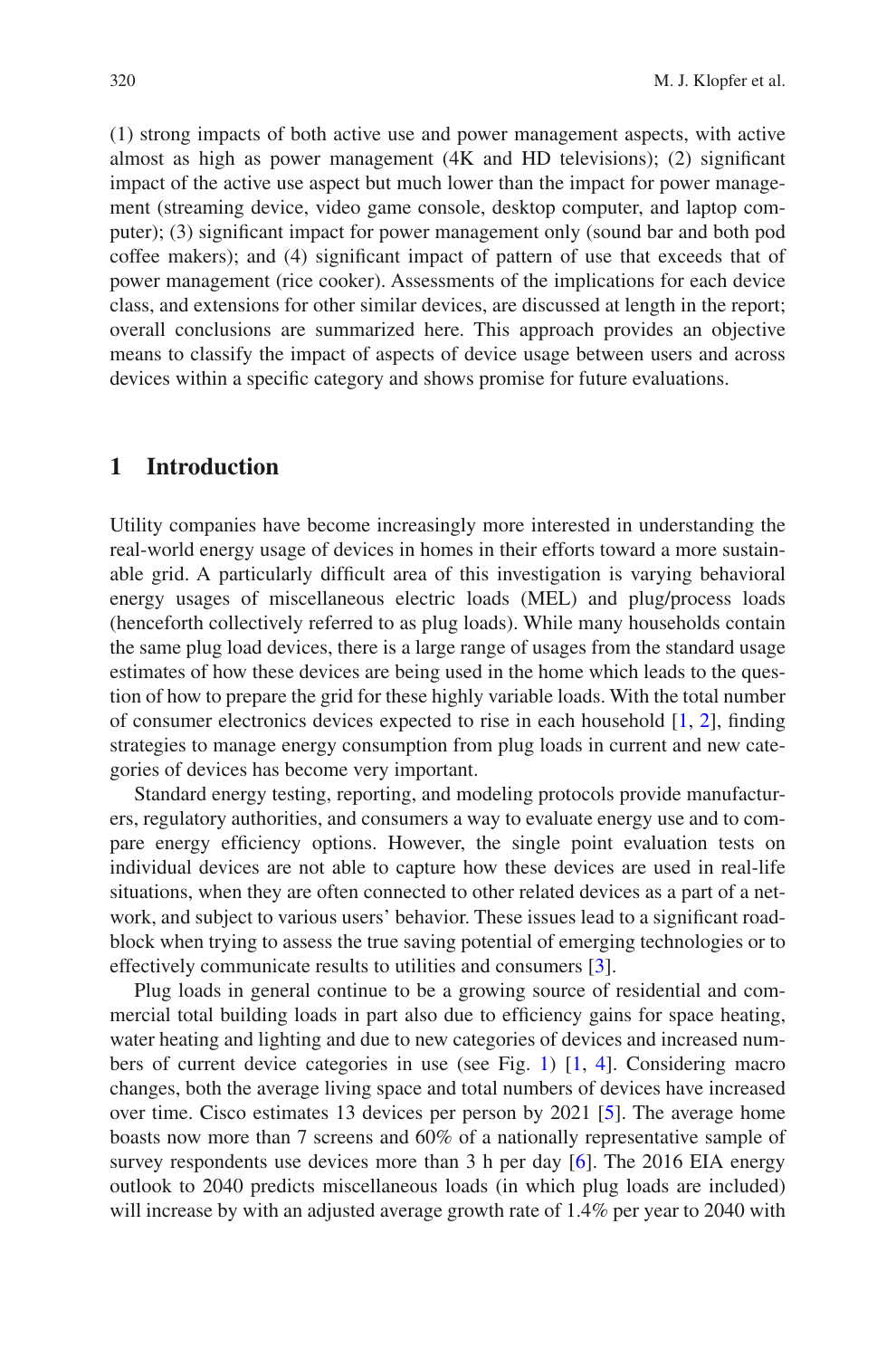<span id="page-2-0"></span>

**Fig. 1** The changing nature of residential energy consumption in the U.S. (Source: 1978 and 2005 Residential Energy Consumption Survey [\[1\]](#page-24-0))

a commercial growth of 11.5% [\[7](#page-24-6)]. Audio systems and game consoles are major annual consumers [\[8](#page-25-0)], with electric grills, coffee machines acting as major active load devices [\[9](#page-25-1), [10](#page-25-2)]. Considering both commercial and residential applications, plug-in devices are responsible for approximately two-third of California's residential electricity consumption, including 20% for TVs and offce equipment and another  $11\%$  for miscellaneous devices [[11\]](#page-25-3). It is estimated that plug-in equipment and miscellaneous loads will be responsible for 70% of electricity demand growth from 2015 to 2024 [\[12](#page-25-4)]. Therefore, while household plug load devices are individually low in energy demand, they collectively pose major challenges to future sustainability plans, such as California's Zero Net Energy (ZNE) initiative for all new homes set for 2020.

Assessing potential intervention strategies for both utility energy efficiency and demand response programs within multiple sub-classes of plug loads requires understanding the root cause source of waste. For analysis, by comparing variations in usage against controlled parameters, changes in energy use can be localized to specific, energy efficiency efforts can be applied in two main modes, passive and active. The next point is the boosting of the capability of power management features, this includes expanding the capability of features present or adding additional features.

### **2 Methods**

In this study, we demonstrate a new modeling approach for estimating how energy usage can be impacted by behavior, across multiple devices and categories. This is essentially the inverse of standardized testing, in which one test protocol is applied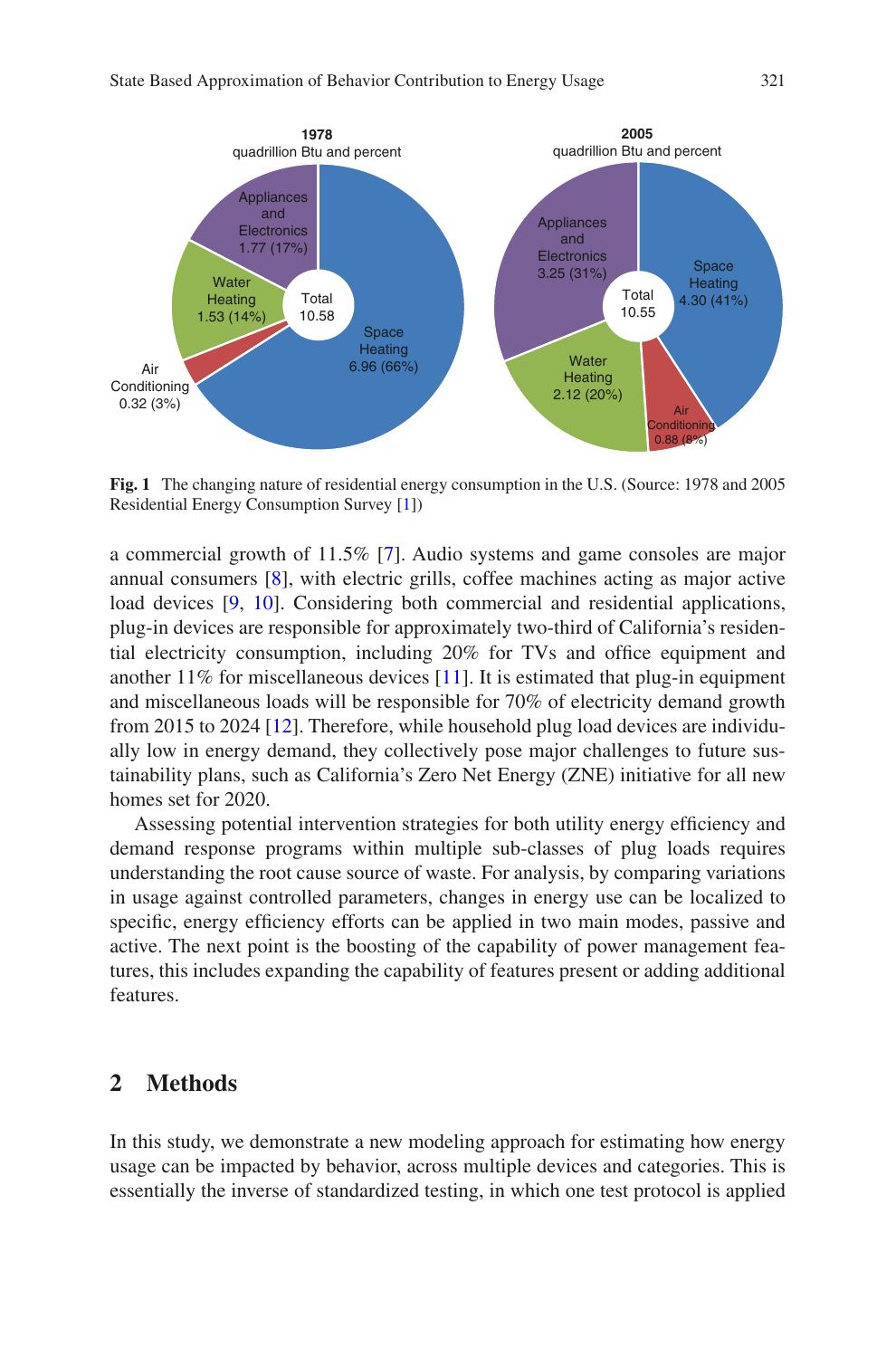to multiple models of the same type of device. Instead, we examine one model of each type of device, holding the device parameters constant, and vary the test parameters to refect the range of ways it could be used in real-world conditions.

### *2.1 Device Selection and Testing*

First, a set of residential plug loads was identifed, prioritizing those where usage logically affects energy consumptions; for instance, devices that must always stay on were omitted. The 10 device types selected include: 4K (UHD) television, HD television, game console, satellite set-top box, audio sound bar, streaming device, desktop computer, laptop computer, pod coffee maker (two models), and rice cooker.

Second, each device was tested to determine all the states observed during use (including warming up, idle, and powering down periods) and the power consumption during each state. This step required a comprehensive examination of the operating conditions and mechanisms of each device, particularly as they affected the timing and stages of shifting from off or idle into active use, and from various active modalities into low-power and soft-off states. At this stage, all the power management functions were also examined and assessed for their implications for energy use. For details on the extensive testing performed in the larger project, see [\[13](#page-25-5)].

### *2.2 Device Usage Profles*

Third, device use profles were constructed that vary on three main aspects of how the device is used in real-life situations:

- 1. How much the device is used per day (Active)
- 2. The timing or pattern of that usage (Pattern)
- 3. What power management settings or user behaviors affect effcient use (PM)

This approach was developed in an earlier project conducted using the SIM Home testing lab [\[3](#page-24-2)]. For each aspect, at least three levels are defned: usually low, moderate, and high. Whenever available, ENERGY STAR testing estimates for amount of active use were used to establish the moderate or standard level. Survey data on how devices were used in homes was analyzed to determine the reasonable range: the median was used for "moderate" active use, while the 10th percentile was considered "low" usage and the 90th percentile was considered "high" usage. See the frst SIM Home report for more detail [[3\]](#page-24-2). In the absence of any quantitative data, assumptions were made about realistic use cases.

For a given duration of use, the number of periods throughout the day could potentially affect energy usage. Many devices incur transition costs, such as warm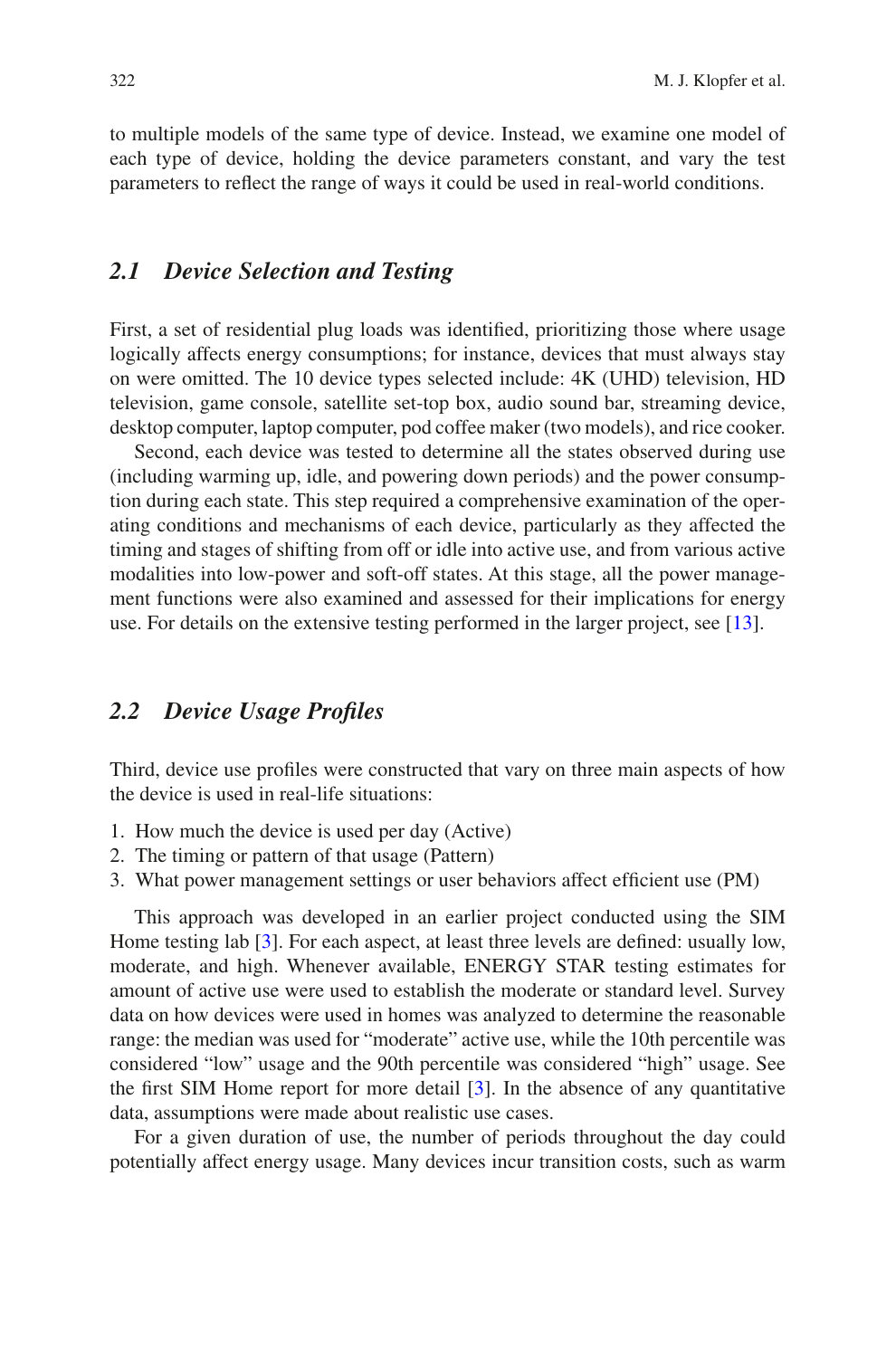up or cool down times, or experience idle periods prior to entering a sleep or standby mode. The pattern aspect refect this, with "low" indicating that all the usage occurred in a single period, "moderate" being two periods, and "high" being more periods. For instance, 4 h of computer use may occur all in one sitting or be divided into two periods of 2 h, or even more periods of shorter duration. For devices with automatic standby settings, additional pattern levels were created to refect varied periods between usage periods: for instance, if a device idles for an hour before transitioning to a low-power mode, whether the next use is in 30 min versus 4 h affects the amount of time spent idling.

The power management aspect affects what state the device is in when it is not being used. This involves two factors: whether automatic power management settings are enabled (and if so, at what delay setting) and whether the user turns the device off when fnished or not. Here, the "moderate" level is set where the user does not act but the device is set at the factory-set automatic settings for transitioning off or to sleep mode when not used. "High" PM is where the user turns off the device regularly when it is not used and/or engages any automatic PM settings at high levels. "Low" PM is when where any automatic PM features are disabled (if possible) and the user never turns the device off. Given the great variation possible with PM behaviors, many devices were given more than three levels of PM to better refect real-life conditions.

A set of device use profles was created for each device by combining all levels of all three aspects. The profles are represented in the form "active-pattern-PM," so low-high-mod means Active-low, Pattern-high, PM-mod. A device that has three levels for each aspect which are all compatible would thus have 27 device use profles, ranging from low-low-low to high-high-high. A device with multiple levels of any aspect would have more profles. Some levels of active and pattern cannot be logically combined, resulting in fewer profles. For instance, 13 h of television watching (Active-high) could not be divided into four periods with 5 h between (Pattern-high1) and still be contained within the 24 h period. Other combinations were not plausible: for instance, a half hour of television watching (Active-low) would not reasonably be broken up into four periods over the course of the day (Pattern-high1 and high2).

For each device, a "standard profle" was determined which matched the ENERGY STAR or other standardized testing protocol or, in the absence of such, approximated a standardized protocol. The standard profle represented Active-mod (the median amount of active use), Pattern-low (usage all in one period), and PM-mod (factory PM settings, no user intervention).

A full description of the device usage profles used for all devices can be found in the second SIM Home report [\[13](#page-25-5)].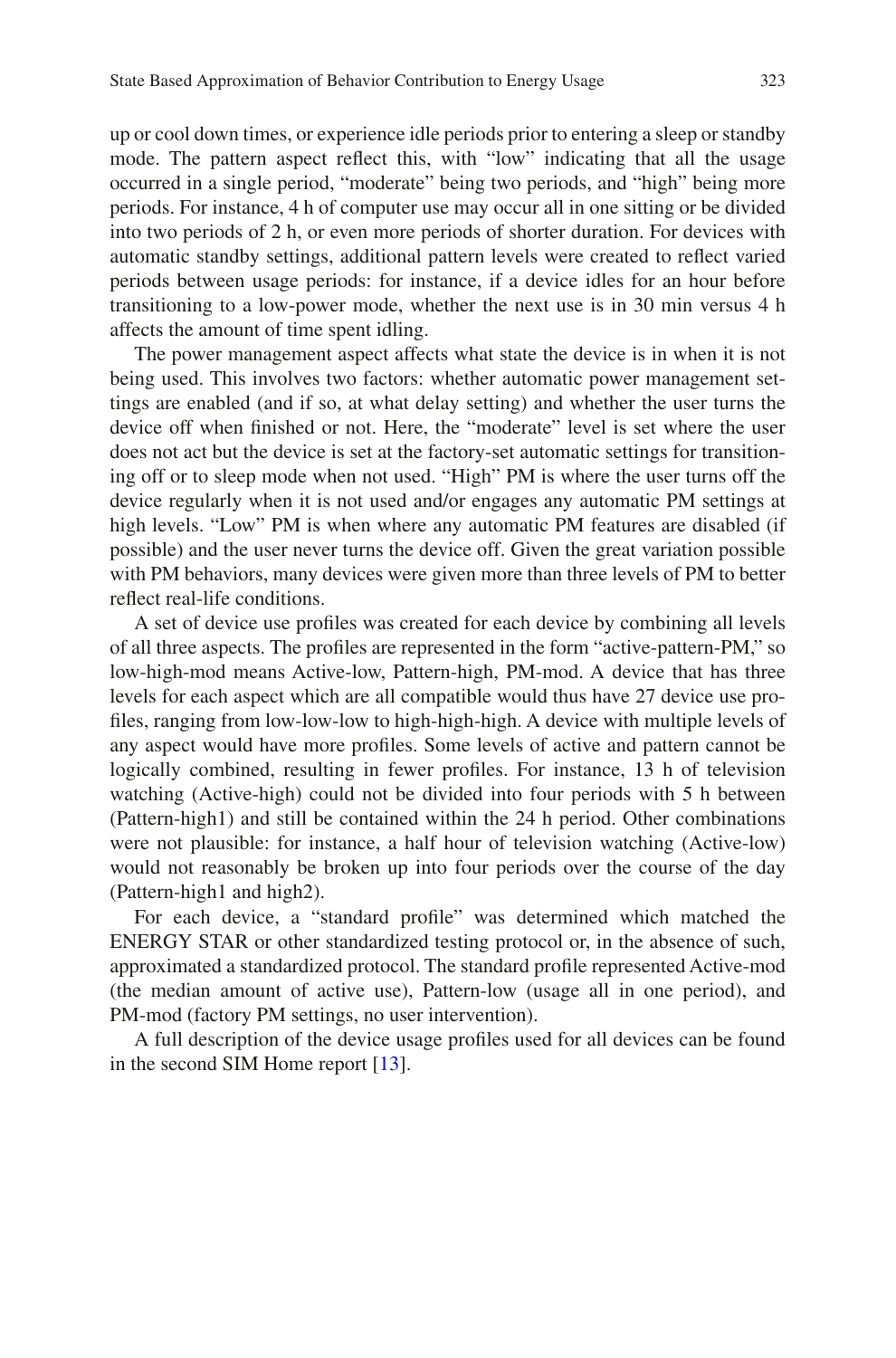### *2.3 Energy Use Modeling*

The Plug Load Simulator Suite  $1.2 \, (PLSim)^1$  is an open-source simulation tool that was developed in support of this project. PLSim is used to rapidly tabulate energy usage based on device states as modeled through the profles. Device testing was used to verify state and general usage along with total energy consumption. The state model was developed and verifed against the actual device using a modeled usage plan to verify the developed state mode. This tool is universal for all modeled devices and was the primary tool used in this work for energy modeling. A perdevice, state-wise energy usage XML database is generated by testing device operation per aforementioned testing approaches. This database provides a list of states. A developed time-based (temporal) profle maps the time the device spends in a given period for a given action to energy usage. Daily energy usage is calculated as a temporal combination of all event states during a 24 h period (see Eq. [1](#page-5-0)). In this relationship  $PS_l$  is used to model the lowest energy usage state (assumed to be the lowest power modeled state) while Nx, Px, Tx, are used to model the average power consumption and number of periods a state exists during a 24 h period.

Calculation of daily energy usage based on generic event frequency and classifcation:

*Shown explicitly with two terms*:

$$
EC = \frac{P_i\left(24 - \left(\left(N_1T_1\right) + \left(N_2T_2\right)\right)\right) + \left(P_1\left(N_1T_1\right) + P_2\left(N_2T_2\right)\right)}{1000} \tag{1}
$$

<span id="page-5-0"></span>Where:

| Variable            | Value                                                                                                                                          |
|---------------------|------------------------------------------------------------------------------------------------------------------------------------------------|
| EC                  | Daily energy consumption in kWh for the modeled system.                                                                                        |
| $N_{X(shown: 1,2)}$ | Average number of events of a particular event of a given duration that occurs in<br>a 24 h period: the value for x increments for each event. |
| $T_{X(shown: 1,2)}$ | Average duration (in hours) for a particular event which occurs in the 24 h<br>period: the value for x increments for each event.              |
| $P_{X(shown: 1,2)}$ | Average power consumption (in watts) for a particular event which occurs in the<br>24 h period: the value for x increments for each event.     |
|                     | Average power consumption (in watts) for the lowest power operational mode,<br>such as soft-off, sleep mode, or standby mode.                  |

The set of device use profles were then programmed into the PLSim tool that CalPlug developed. Adding power consumption data from in-house testing of the device in all possible states into PLSim produces the total simulated energy consumption for each profle. For comparison, lower and upper boundaries are also

<sup>1</sup>See:<https://github.com/CalPlug/PlugLoadSimulator>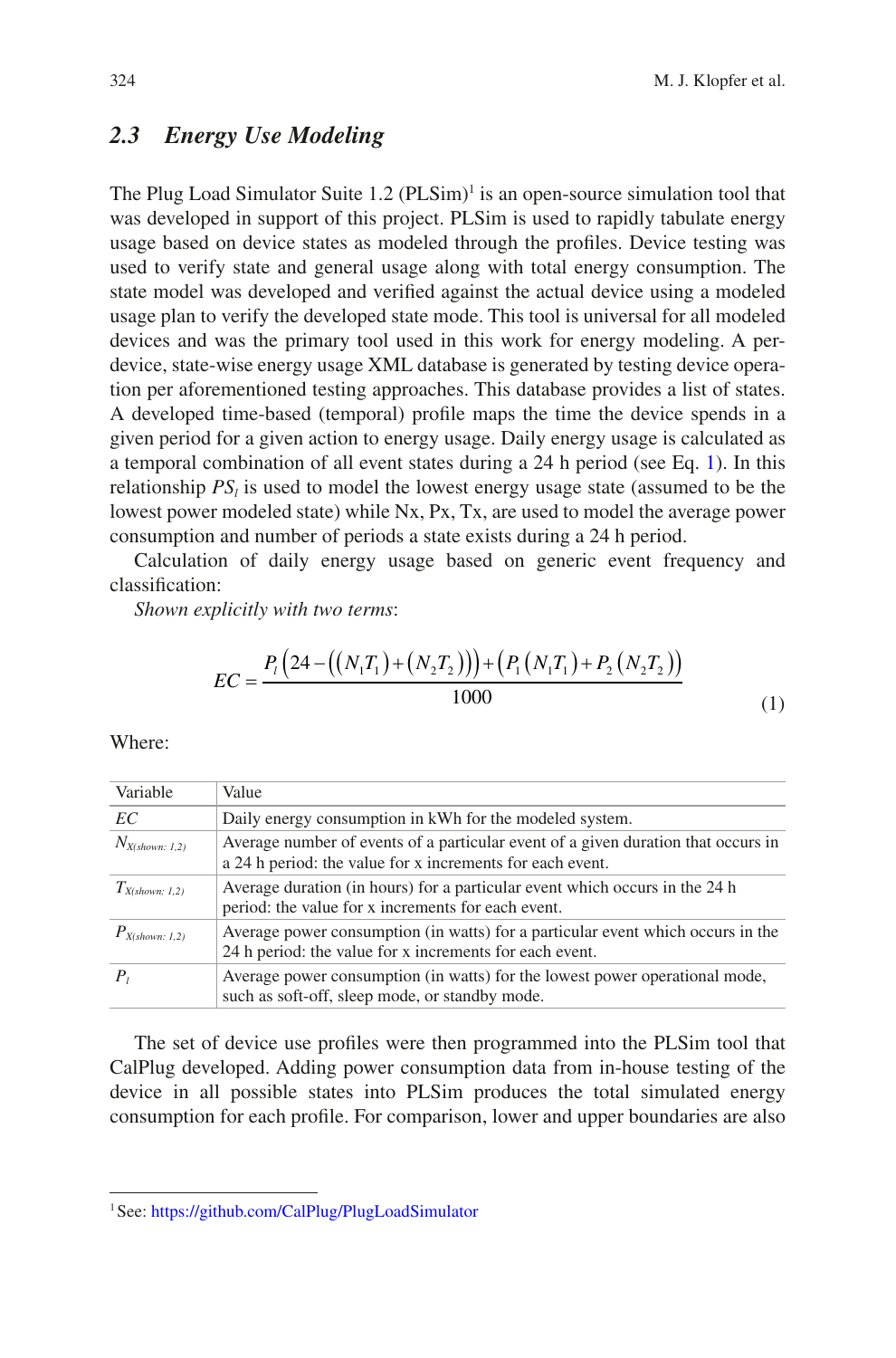modeled, showing the energy consumption if the device remained in the lowest usage state possible or the highest usage state possible for 24 h.

### *2.4 Energy Use Analyses*

The PLSim calculations produced estimates of total 24-h energy consumption for each device use profle for each device. These were assessed in three steps.

For each device, a graph showing the energy consumption across profles was produced, ordered so that the overall patterns of different consumption results could be visually attributed to changes in active use, pattern, or PM. This descriptive step helped give insights into the data, and to verify and make sense of the summary results shown later. To illustrate, the graph of energy use estimates across device use profles is shown below for the desktop computer that was tested (see Fig. [2](#page-6-0)). The frst three profles all have low active use (30 min) and low pattern (that is, all at one time), and differ only on PM. The pattern shows a very high energy consumption for profle #1, with PM-low (disabled sleep settings) and much lower for those with PM-mod or PM-high. That same pattern repeats through the rest of the graph. The energy consumption rises with the amount of active use, especially for profles with moderate or high PM. However, the primary distinguishing pattern continues to be the much higher energy usage for profles with PM-low versus all others. As these graphs are illustrative rather than analytical, they are presented illustratively at this point in the discussion (Sect. [3\)](#page-7-0) here (see [\[13](#page-25-5)]).

Next, for each device, simulated energy consumption for the standard device use profle was compared those with the median, highest, and lowest energy consumption estimates, and the range. These provide quantitative assessment of how much

<span id="page-6-0"></span>

**Fig. 2** Desktop computer energy usage profles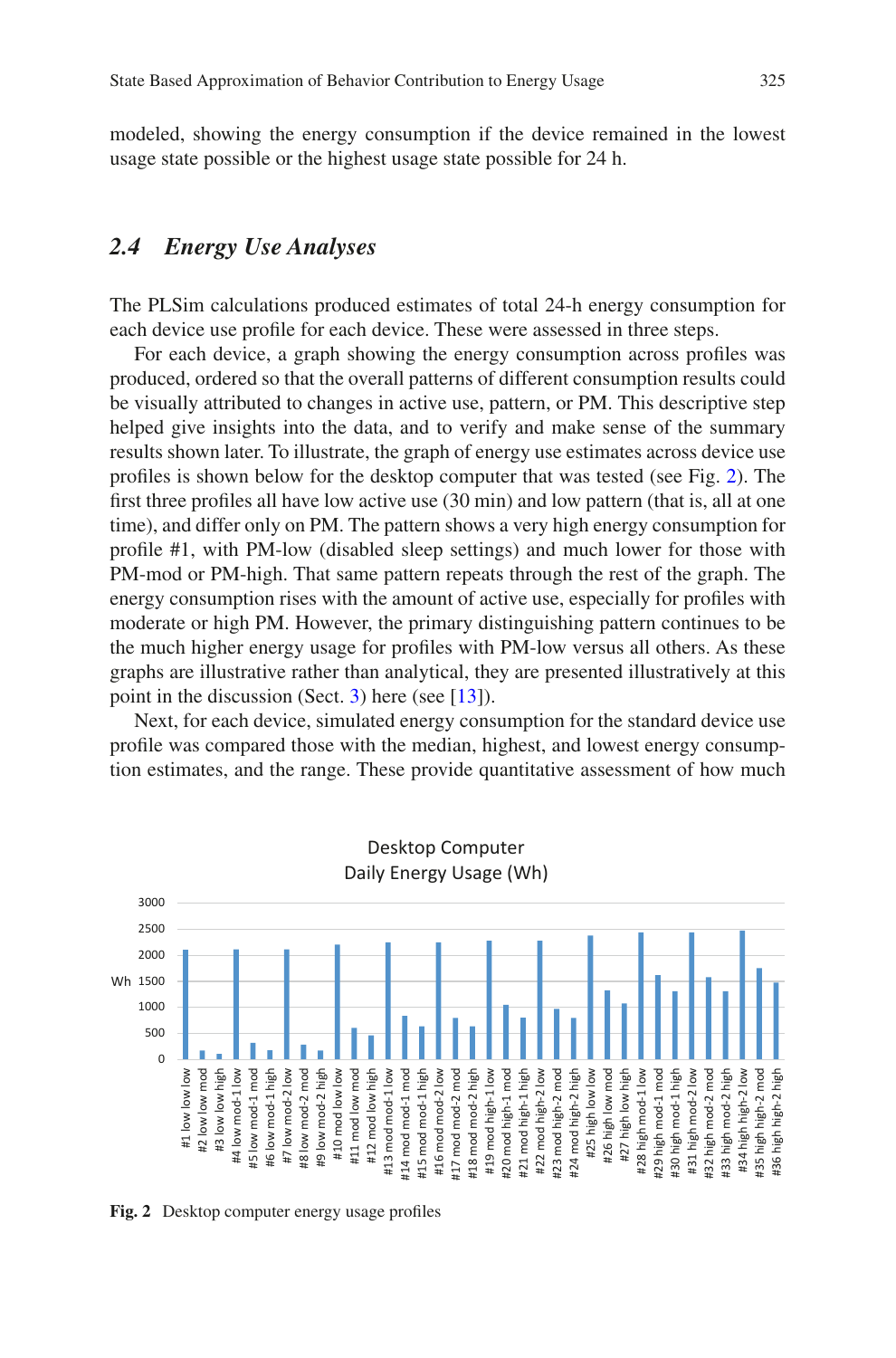higher or lower energy consumption could be for a particular device in at least some homes, compared to estimates based on the standard testing protocol. Although the simulated results do not allow for comparisons across real households, they do help identify potential problem areas that deserve additional scrutiny.

Finally, multivariate regression analyses were run. For each device, the number of device use profles was the sample, the estimated energy consumption for each profle was the dependent variable, and the predictor (independent) variables were the levels of active, pattern, and PM. The standard device use profle is the default in all models. This means Active-mod is the omitted variable and the regression tests the effect of Active-low versus Active-mod, and the effect of Active-high versus Active-mod. Likewise, Pattern-low and PM-mod are the omitted variables, with the effects of the other levels of each aspect compared against them. This allows the model to show which levels of which aspect signifcantly differ from each other. The regression analyses also indicate how much of the variance in energy consumption is explained by the three different aspects (e.g., whether variation in power management matters more for energy consumption than amount of active use).

### <span id="page-7-0"></span>**3 Results**

### *3.1 Range of Energy Consumption Across Profles, by Device*

Given a reasonable range of usage behaviors, what energy consumption results would we observe in these tests? That is, if we assumed that all devices in all households were operated according to the standard device use profle, how inaccurate would our estimates be about the highest- and lowest-usage households? If the range for a device is relatively small, this suggests that standard tests would give good estimates across a range of households. However, if the device's energy consumption is high across all usage patterns, perhaps additional development of lowpower states could help lower consumption during non-active periods. Alternately, if the range of energy consumption across profles is very large, especially in terms of values much higher than the standard testing profle, this points to possible intervention points either in reducing active use consumption or in promoting more effective power management.

The ranges of energy consumption for the highest and lowest profle, compared to that of the standard profle, are presented in Fig. [3.](#page-8-0) Three general patterns are observed: devices with very small ranges; devices with low or moderate ranges, either mostly higher or mostly lower than the standard profle; and devices with large ranges that span in both directions from the standard profle but err more on the side of higher values than lower.

For instance, the standard profles for pod coffee makers exhibit almost as high of energy consumption as for the 4K television, and higher than the HD television. However, almost all the variations in how pod coffee makers are used result in lower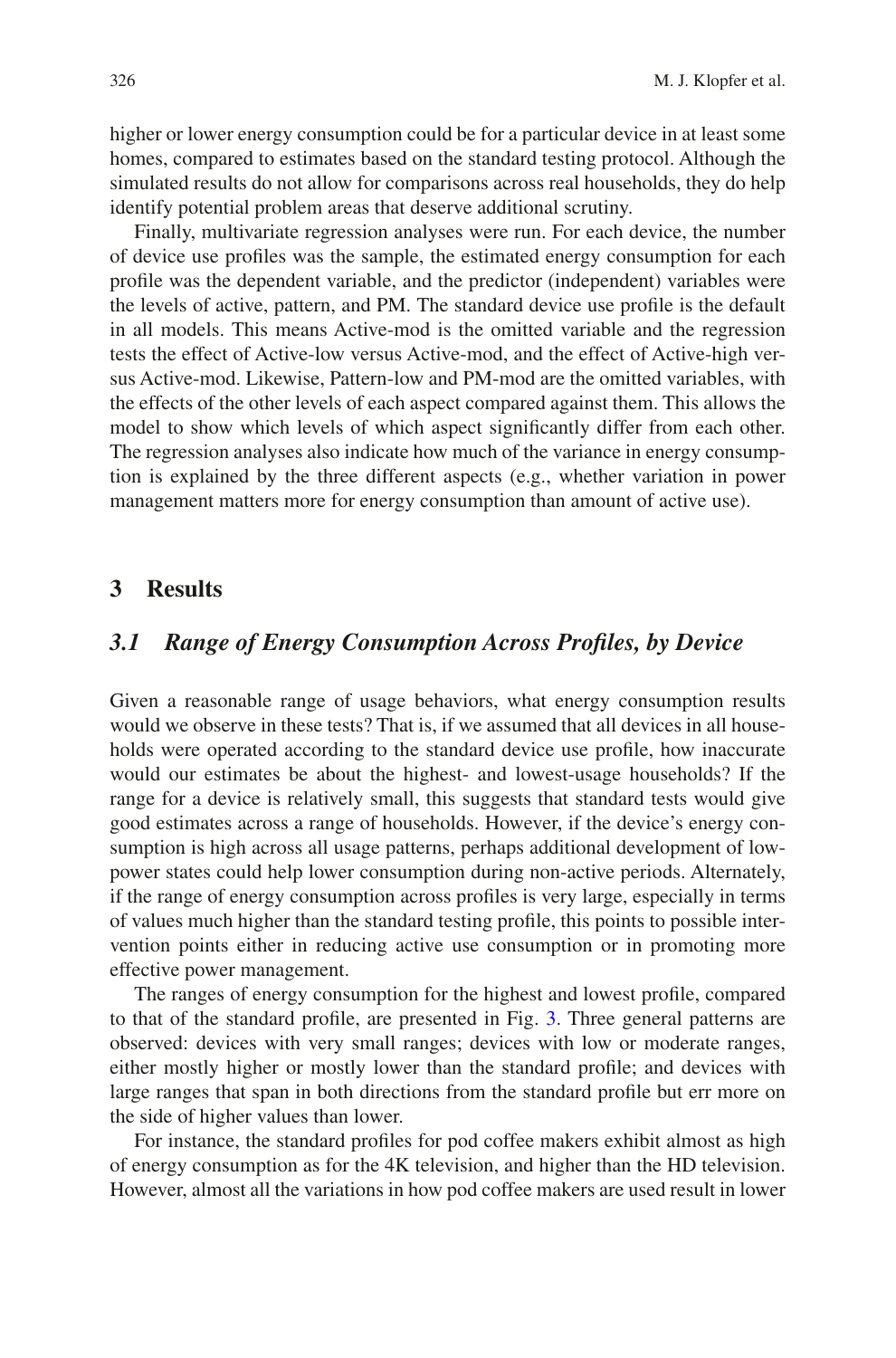<span id="page-8-0"></span>

**Fig. 3** Range of daily energy consumption of profles, by device

consumption, whereas the top range for televisions is substantially higher. The rice cooker shows the opposite pattern, with other ways of using the device resulting in higher energy consumption than the standard profle. The same is true for the desktop computer, game console and set-top box: the standard profles for these devices show similar energy consumption. For both the desktop computer and game console, variation in usage can lead to higher consumption, whereas there is almost no variation by usage for the set-top box.

The range between the minimum and maximum should be considered in the context of the median energy consumption for that device. For instance, a range of 50 Wh would be small if the device's median energy consumption was 1000 Wh but substantial if it was 100 Wh. Logically, it is possible for the maximum profle to be more than 100% higher than the standard profle (that is, use more than twice as much energy) but the difference between the standard and minimum profles must be less than 100% than the standard profle, probably much less (as 100% lower would mean zero energy consumption for the minimum profle).

Among the entertainment devices, the two televisions show the largest energy consumption ranges, but the range for the video game console is also high, especially compared to the small ranges for the sound bar and set-top box. The streaming device shows a large range, but the energy consumption of the standard profle is so low that this is not substantively important. The television profles' energy consumption estimates range by almost 300% of the standard device use profle: most of that represents how much higher the maximum profle is, but the minimum profles save an impressive 93–94% energy compared to the standard profle. By contrast, the satellite set-top box shows the lowest ranges for all the device shown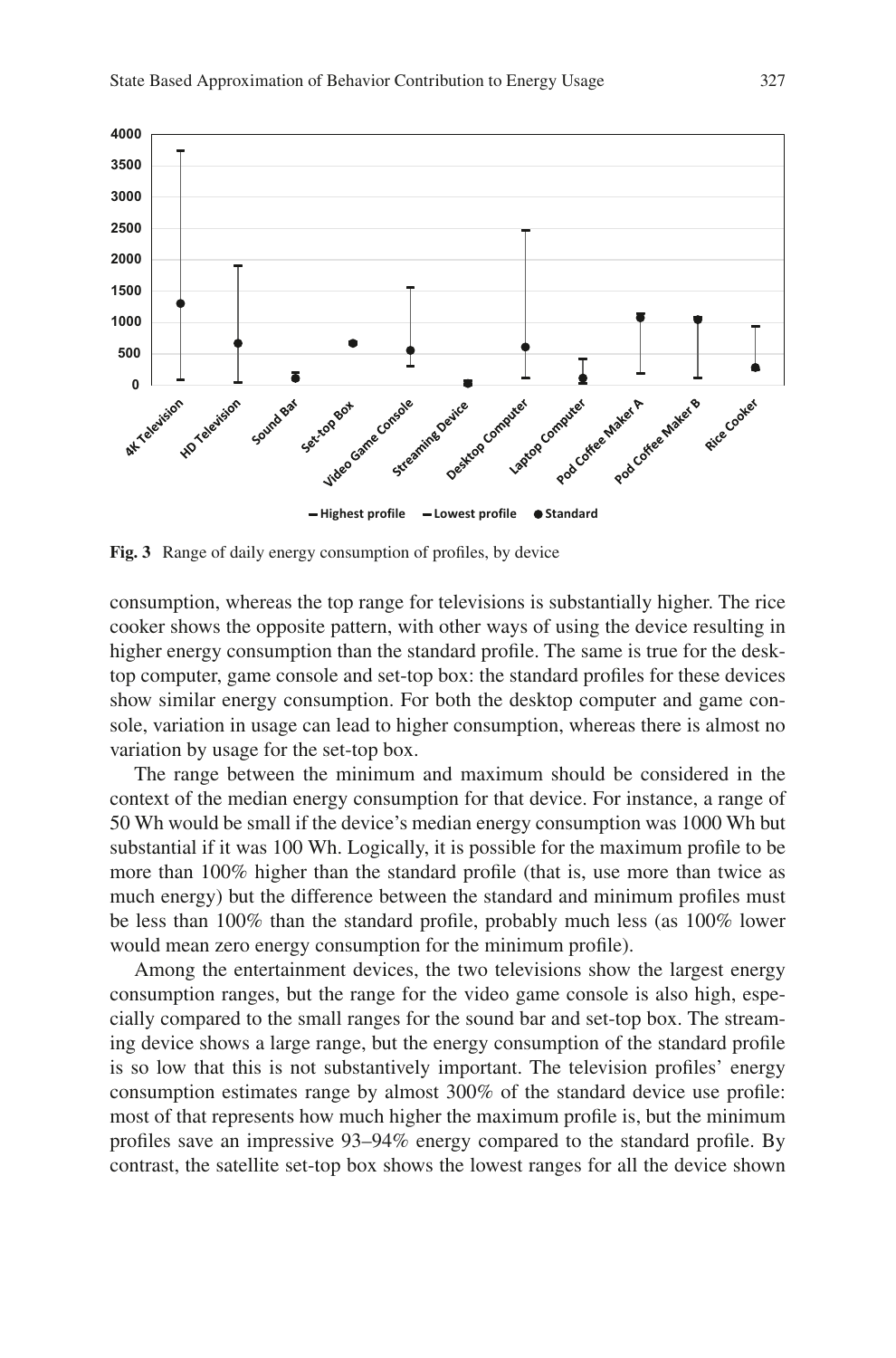here. For most of these devices, the maximum estimates are more impactful on variation in energy consumption than the minimum estimates.

The desktop computer tested here uses substantially more energy in the standard device use profle than the laptop computer. However, their relative ranges are similar. The minimum profles for both computers save a similar proportion of energy relative to the standard profles, but the desktop's maximum profle uses proportionally more than that of the laptop.

The two pod coffee makers have very similar results. For both, the range is about 90% of the standard profle's energy consumption, and almost all of that is due to the minimum usage profle being substantially lower than the standard profle. Note that pod coffee makers have power management features available but are shipped with those settings disabled, so the moderate PM level has no low-power mode, and all PM levels are more energy saving than the standard profle.

By contrast, the rice cooker shows a very large range of energy consumption, with the maximum being much higher than the standard profile.

### *3.2 Effects of Usage Aspects*

The team used regression models to evaluate what proportion of the variation in modeled energy consumption across device use profles can be attributed to the three aspects tested here, given the specifc defnitions of each aspect used. Particularly for devices with a large range of estimated values, is the deviation from the standard default device use profle largely due to differences in the amount of active use, in the timing or pattern of that use, or in the power management settings or behaviors?

For each device, four models were run: one for each aspect alone and one full model including predictor variables for all three aspects. The sample for each model is the set of device use profles for that device, and the dependent variable is the energy consumption calculated for each profle. Each regression model produces an  $R<sup>2</sup>$  statistic indicating the proportion of the variance in the dependent variable explained by the parameters in that specific model. For example, if the  $\mathbb{R}^2$  statistic for the Active Model were 0.50, that would indicate that 50% of the variance in energy consumption across the device use profles was due to whether they had high, moderate, or low active use.

The results of the regression models are summarized in Fig. [4.](#page-10-0) The asterisks indicate which models were statistically signifcant. These results reveal major differences in the relative importance of active use, pattern, and power management for energy consumption across these devices.

These effects should also be considered within the context of how much energy consumption varied across profles for that device. For example, for the set-top box, power management explains 72% of the variance in energy consumption. However, compared to the standard profle for the set-top box, energy consumption only ranges from 2% lower to 4% higher across other profles (see Table [1](#page-11-0)), so there is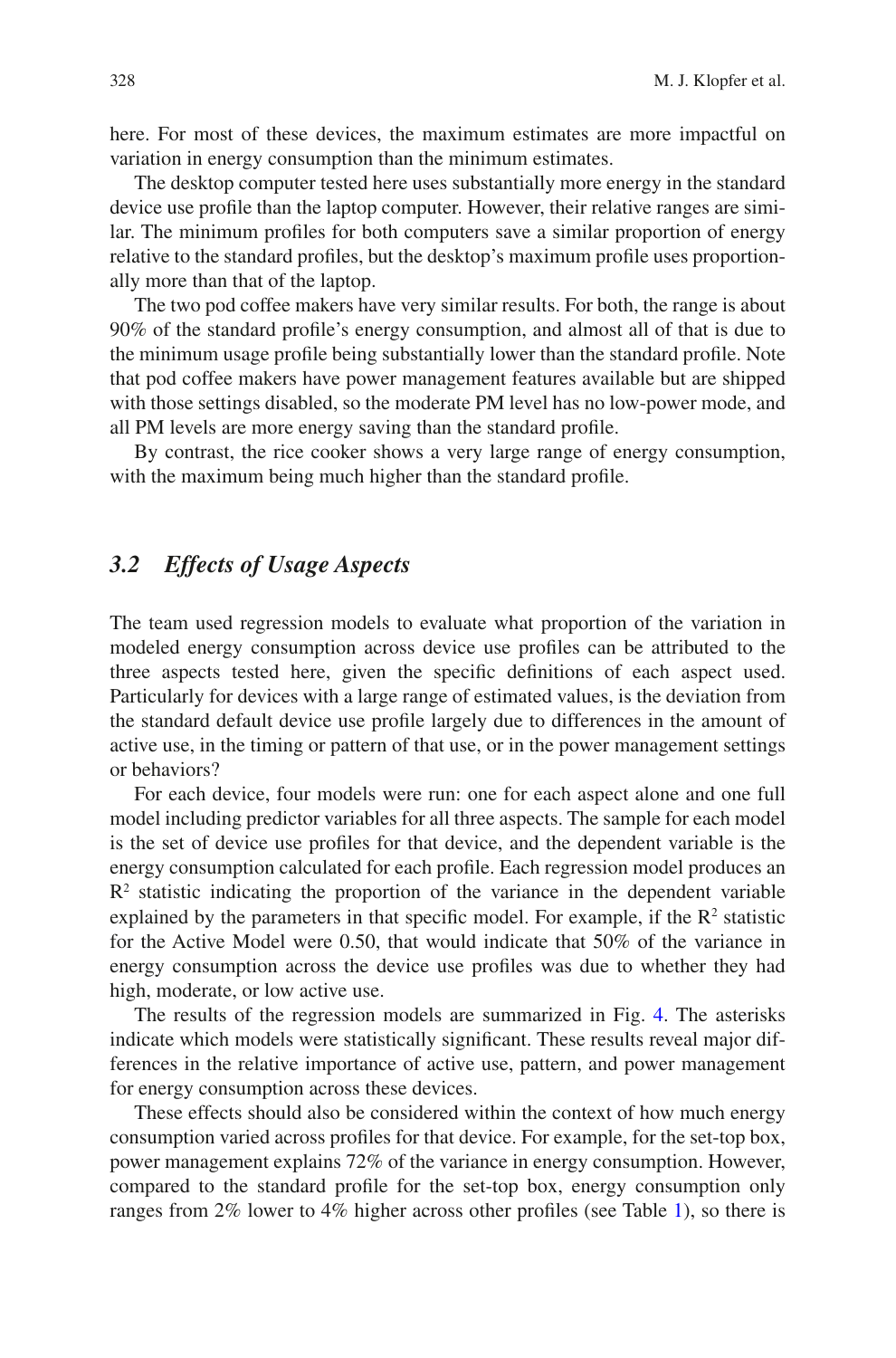<span id="page-10-0"></span>

**Fig. 4** Proportion of variance in energy consumption explained by each aspect

essentially no variance to explain. For that reason, the set-top box is not discussed here. For the sound bar and the streaming device, the variation is higher as a percentage of the fairly low standard energy consumption although the range still represents a small increase or decrease in energy consumption.

### **4 Discussion**

The impact of behavior on energy use is a major consideration to produce accurate evaluation of device energy consumption for both modeling and mitigation efforts. In this project, the authors evaluated the effects on energy consumption of three aspects of user behavior toward devices: the amount of active use, the pattern of that use, and power management. This method was applied to common residential plug load devices. Using carefully defned device use profles, comparisons across profles were used to identify the impact of each aspect, to prioritize and focus efforts to address improving energy usage in specifc devices. Future testing and evaluation methods could expand upon this method to continue to refne procedures to match devices as they evolve, considering behavior and usage. The analyses in this report address two main questions. The frst question is how large a range of energy consumption outcomes the device use profles generate for each device, based on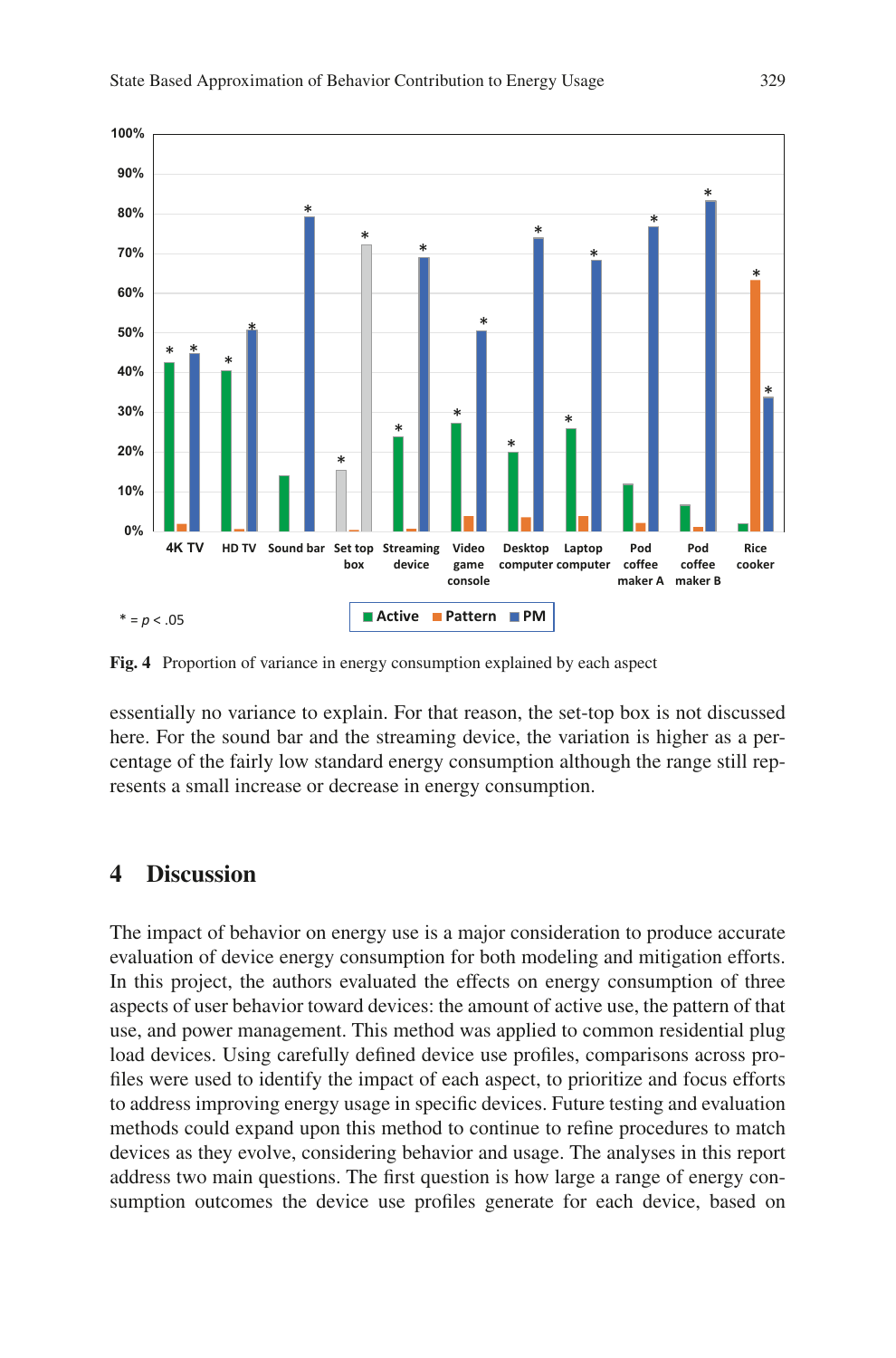|                       | Std<br>(Wh) | Median<br>(Wh) | Min<br>(Wh) | Min $%$<br>from Std | Max<br>(Wh) | Max $%$<br>from Std | Range<br>(Wh) | Range %<br>of Std |
|-----------------------|-------------|----------------|-------------|---------------------|-------------|---------------------|---------------|-------------------|
| 4K Television         | 1305.1      | 1981.5         | 82.4        | 94                  | 3746.7      | 187                 | 3664.3        | 281               |
| HD<br>Television      | 667.4       | 743.3          | 48.5        | 93                  | 1903.2      | 185                 | 1854.7        | 278               |
|                       |             |                |             |                     |             |                     |               |                   |
| Sound Bar             | 111.7       | 148.1          | 90.4        | 19                  | 198.0       | 77                  | 107.6         | 96                |
| Set-top Box           | 669.9       | 684.6          | 654.1       | 2                   | 699.7       | 4                   | 45.7          | 7                 |
| Streaming<br>Device   | 28.1        | 35.4           | 6.9         | 76                  | 68.9        | 145                 | 62.0          | 220               |
| Video Game<br>Console | 556.9       | 644.2          | 303.5       | 46                  | 1557.8      | 180                 | 1254.3        | 225               |
| Desktop<br>Computer   | 609.5       | 1310.3         | 110.0       | 82                  | 2472.5      | 306                 | 2362.5        | 388               |
| Laptop<br>Computer    | 112.3       | 243.1          | 28.9        | 74                  | 423.3       | 277                 | 394.4         | 351               |
| Pod Coffee<br>Maker A | 1076.9      | 639.9          | 189.0       | 82                  | 1147.6      | 7                   | 958.6         | 89                |
| Pod Coffee<br>Maker B | 1046.4      | 535.7          | 123.3       | 88                  | 1081.4      | 3                   | 958.1         | 92                |
| Rice Cooker           | 282.2       | 529.4          | 249.0       | 12                  | 937.9       | 232                 | 688.9         | 244               |

<span id="page-11-0"></span>**Table 1** Summary of ranges and differences from standard profle

reasonable assumptions about the range of real-life usage. A follow-up to this question is whether the range is primarily higher or lower than the standard profle produced by standardized testing protocols. If the range is fairly small or if it is evenly distributed, standardized tests are more likely to produce accurate estimates of reallife outcomes if averaged over a large number of households. However, if the range is very small, this raises a new concern: that the energy use of the device is not responding to the amount of time the device is actively being used and that any power management features are ineffective at saving energy.

The second question is how much of the variation in that range of energy consumption outcomes across profles is explained by differences in active use, versus by differences in pattern of use or differences in power management behaviors. Energy consumption is expected to vary by active use: if that is the main driver of energy use, then energy-saving strategies would logically focus on reducing the operational costs of active use for that device. If engaging power management options fails to save energy, that suggests those options are ineffective. However, if much of the variation attributable to power management behaviors results in higher energy usage, that suggests that power management options may not be effectively engaged by users, which prompts additional research and development into modes and user interfaces that will work in everyday usage. Although the device usage profles are based on observed or self-reported behaviors as much as possible, several assumptions had to be made when defning the levels of each aspect. Thus, any conclusions are limited by the extent to which the assumptions about average and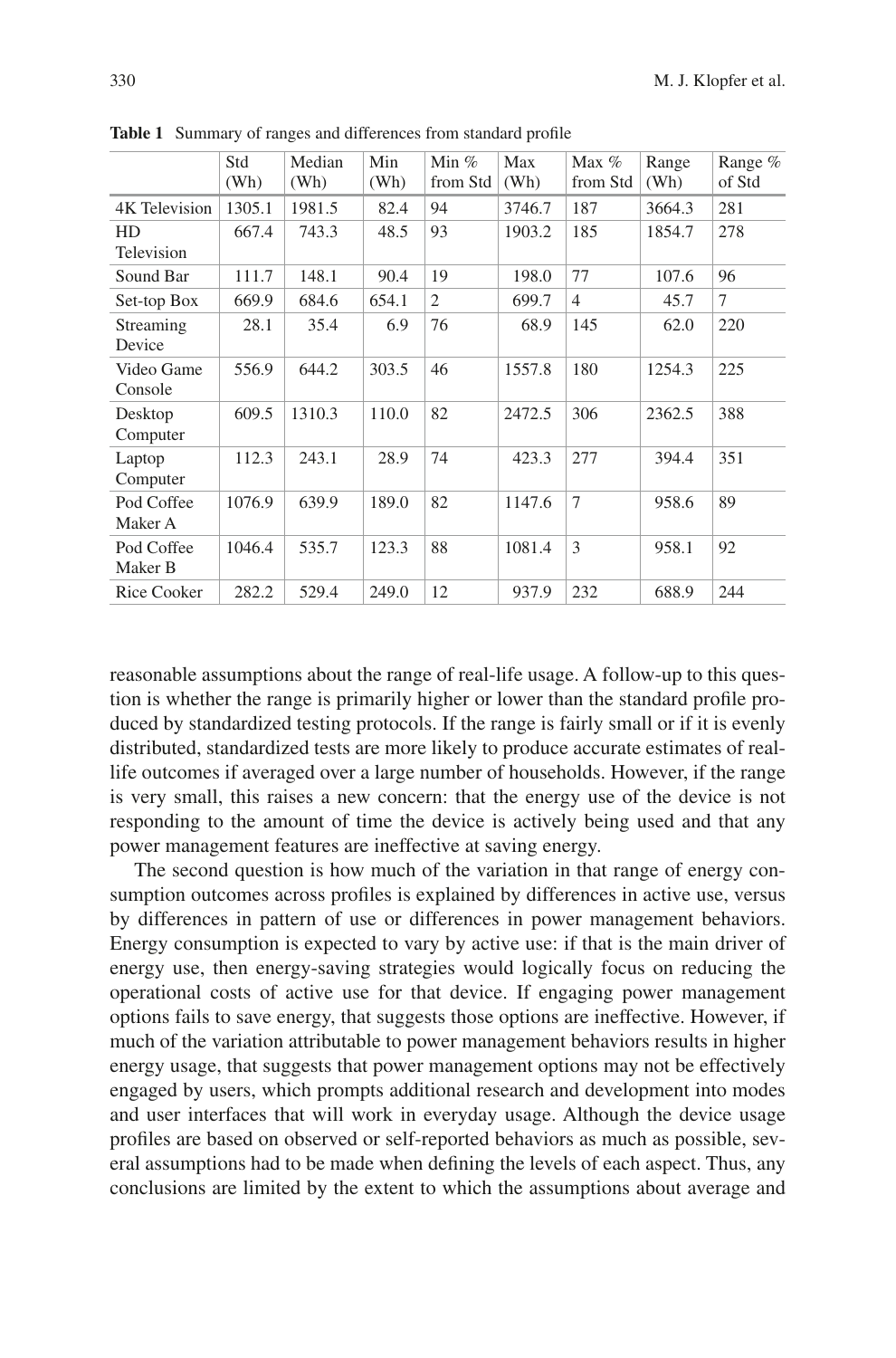also extreme behaviors (that is, behaviors at the 10th and 90th percentile) are accepted as reasonable.

The answers to both of these questions differed greatly across the plug load devices tested here. For that reason the discussion below focuses on specifc devices, with the ordering adjusted to help compare similar device results.

### **5 Specifc Devices**

### *5.1 Televisions*

The 4K television tested here uses almost twice as much energy in its standard profle than the HD television (1305 Wh versus 667 Wh). However, the pattern of results for the two devices are otherwise similar. Both televisions produce a large range of energy consumption estimates across the profles (3664 Wh or 281% of standard for 4K and 1855 Wh or 278% of standard for HD). In both cases, the upper range is twice as large as the lower range. For instance, for the 4K television, the lowest-use profle is only 82 Wh (lower by 94% of the standard profle) while the highest-use profle is 3747 Wh (higher by 187% of the standard use profle). This suggests that, to the extent that these device use profles refect real-life behavior patterns, estimates based on standard usage would underestimate total usage across households.

The high energy consumption for the standard profles for these devices, especially for the 4K television, and the very high range in energy consumptions shown by the profles (especially, higher than the standard profle), motivates a close look at the relative impact of the three device use aspects. The two televisions show a pattern not seen in other devices, in which the active use aspect is almost as strong of a predictor of variation in energy consumption as the power management aspect.

The pattern aspect does not signifcantly impact energy consumption for televisions, which makes sense, given the lack of a substantial boot-up period.

As active use and power management are both important contributors to energy use for televisions, they provide avenues for potential energy savings. Reducing energy consumption during active use is already a main consideration in energy effciency regulations aimed toward manufacturers. These results could encourage stricter regulations for devices such as televisions. Options that adjust the screen brightness can potentially save energy during active use, although not enough is known about how these features are used (or misused) in real households, and whether this behavior negates any possible savings.

On the other hand, improving power management options and their use could potentially save as much energy with less extensive modifcations to the devices themselves. Both of these televisions have very low-power standby modes; the challenge is to transition the device into standby mode whenever feasible. Both televisions have a feature that transitions the device to sleep after a delay period with no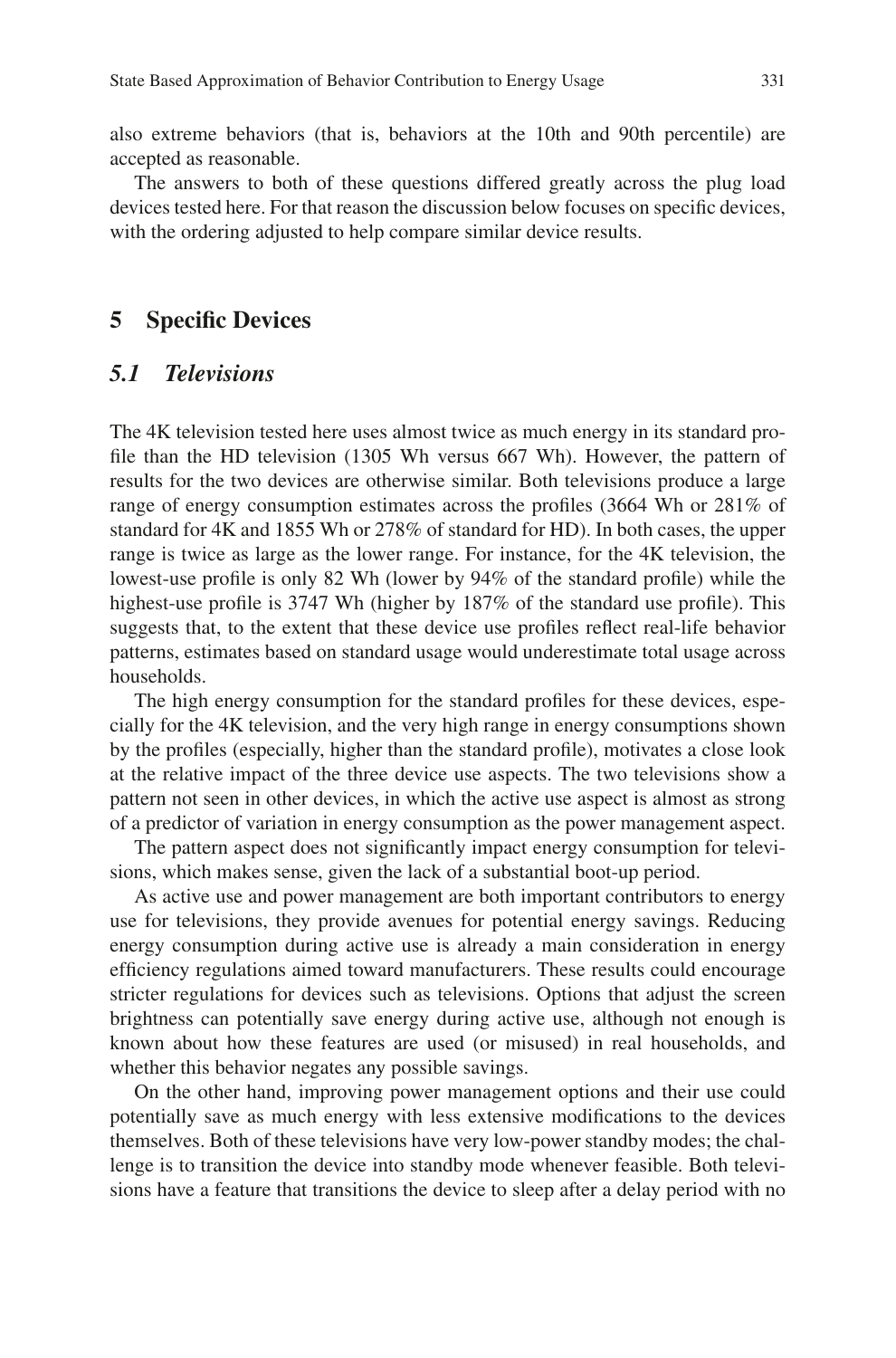signal from the connected source. The feature for the 4K television has three delay settings from 15 min (default) to 60 min, while the HD television has only one delay setting, 10 min. This feature can potentially save substantial energy, but only in specifc circumstances: when the television is receiving content from an external device (rather than through apps in a smart TV), and when the user either turns that device off when done or has that device set to sleep after a short period of inactivity. Otherwise, the sleep transition due to lack of signal will not activate.

The 4K television also has an auto-off feature that transitions to sleep mode in the absence of user input (i.e., through the remote control), but the lowest possible delay period is 4 h, which is the default setting. The HD television has no such autooff feature. One relatively simple improvement would be providing such a feature in all televisions, and offering shorter delay period options, as short as 1 h, and making a 2-h delay the default setting. Informative user interfaces are essential for encouraging users to enable (or not disable) PM settings and to understand how to use them effectively, such as motivating explanations on the PM setting screen, and a signal that warns users of an impending sleep transition, so that they can easily avoid it by pressing a key on their remote control.

### *5.2 Video Game Console*

The video game console tested here showed results closest to that of the HD television in terms of its standard profle energy consumption (557 Wh) and its range of consumption across profles (225%). However, the total range was not as large as for the HD television (1254 Wh versus 1855 Wh). Compared to televisions, the lower range for the video game console is smaller (lower by 46% of the standard profle) while the upper range is almost as large (higher by 180% of the standard profle). In other words, the video game console uses less energy than the HD television (and much less than the 4K television), but a larger proportion of its estimated use is higher than the standard profle compared to lower than it.

Like several of the other devices, the video game console showed a large impact of power management on variation in energy consumption across devices, and a smaller but signifcant impact of active use. The difference between the two is less pronounced compared to most other devices (that is, a relatively larger impact of active), making the video game console more similar to the televisions in this respect. As such, the results support a similar approach to that described above for televisions, focusing on reducing consumption during active use and improving power management.

The video game console tested here has a standby state (called "rest") which uses 10.7 W compared to active game play at 69.5 W and a main system menu page which uses almost as much energy, at 63.7 W. When the user stops playing, the system automatically switches to the main system menu page and stays there until the user turns off the device or the automatic standby delay is activated. The standby delay period can be set from a minimum of 20 min to a maximum of 5 h. As with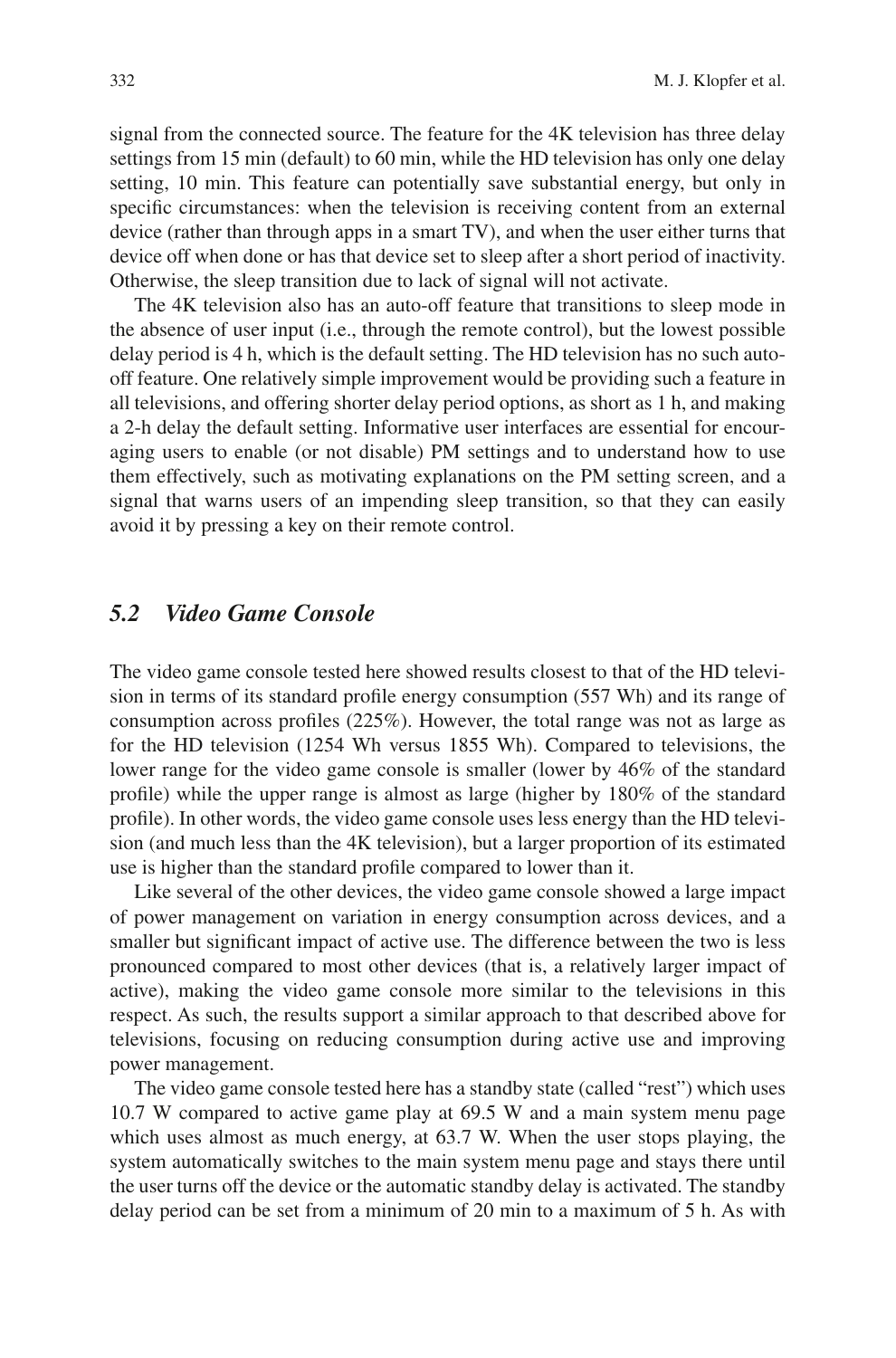any other device, effective user interface instructions may help motivate users to enable the standby option and use a shorter delay setting. Users may be especially reluctant to turn off gaming devices or let them sleep because of fears that their game progress will be lost, even if this concern is unfounded; added security and reassuring communication may be helpful here. Another point to raise is that the main system menu page, if not interacted with, is functioning similarly to a standby mode, and yet consumes almost the same power as actively gaming and continues to do so no matter how long the device goes unused. This suggests that exploring a "deep idle" mode, similar to that for computers, could save additional energy by pausing certain processes after some shorter period of inactivity.

#### *5.3 Set-Top Box*

The set-top box provided a unique pattern of all the devices tested here, in that the energy usage of the standard profle (678 Wh) was higher than many others, while the range of energy use estimates across profles was negligible. The total range across profles is only 45.7 Wh, or 4% above standard and 2% below standard. In fact, this mirrors the maximum boundary conditions range for this device, which consumes 699.7 Wh at the highest possible use state (active video) for 24 h versus 654.0 Wh at the lowest possible use state (standby). This quantifes the extent to which the energy use for this device is not responsive to any variation in behavior: the device uses essentially the same energy while idle as while active. Indeed, the minimum and maximum device use profle results were the same as the minimum and maximum boundary conditions—that is, the least the device could possibly use (if on standby all day) and the most it could use (if actively used all day). This refects the fact that set-top boxes must maintain continuous connections for program and encryption services; thus, even in its lowest-power standby mode, it uses substantial power. As a result, users are limited in how much they can affect energy savings on this device.

Given the lack of variation in energy consumption across profles, the multivariate analyses explaining which use aspect caused that variation is moot. A closer examination of the operations of this device shows that the power management features of this device are completely ineffective, due to the high power usage of the idle and standby states relative to the active state. The device uses 27.25 W while in standby mode compared to 29.16 W while being actively used. The only power management option is a delay time of 4 h; this leaves the device in idle mode, which uses the same power as the active use. Ideally, shorter delay times would also be available and used as the default, but without an effective lower-power mode to transition into, this is of secondary concern.

If it is not possible to reduce relative power consumption during standby because too many of the same functions must operate even when the device is not in use, then the only avenue for saving energy with this device is to reduce consumption during the active use mode.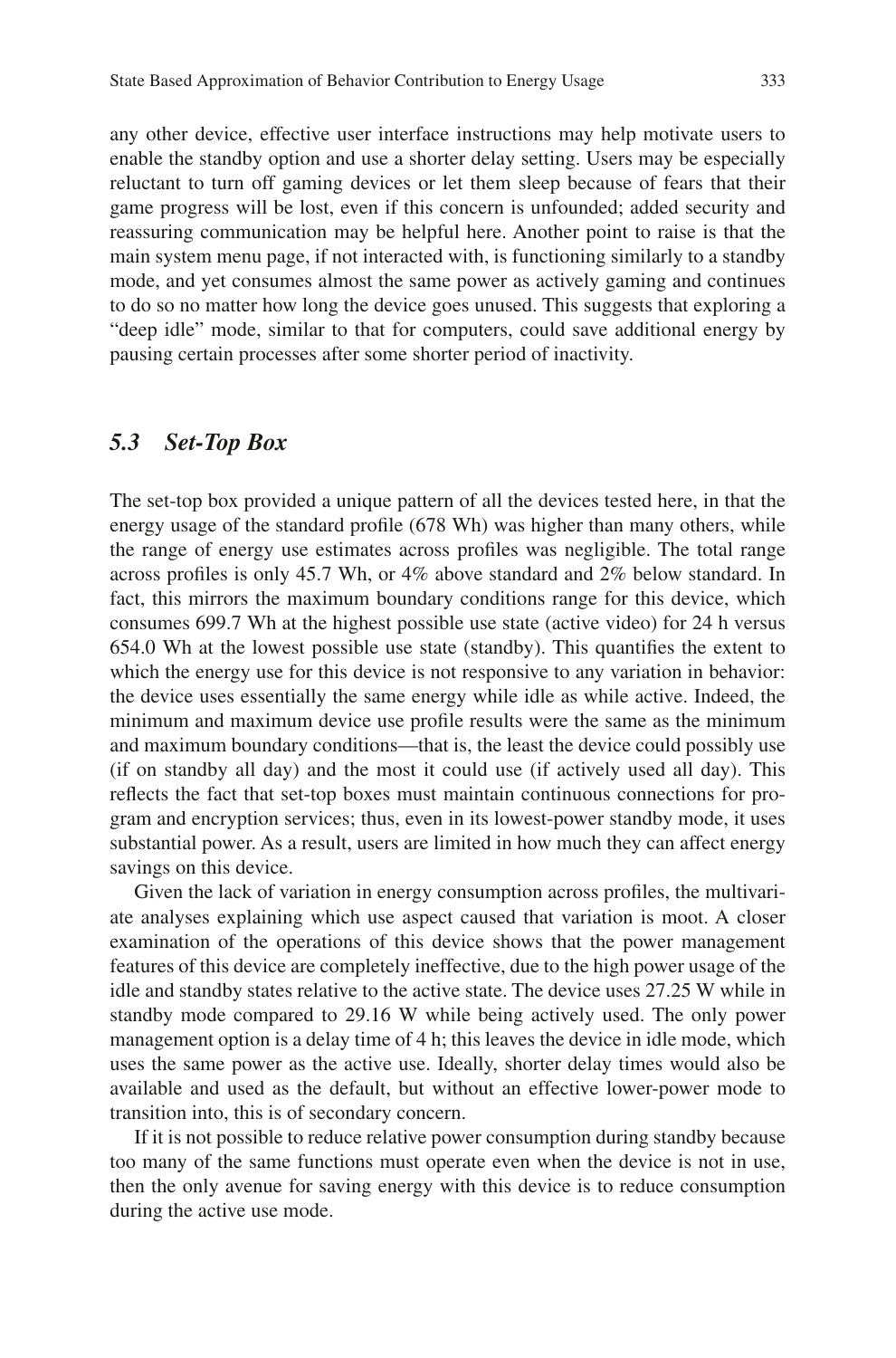### *5.4 Streaming Device*

The streaming device uses the lowest energy for its standard profle of all the devices tested here, and shows one of the narrowest absolute range of energy consumption estimates, at 62.04 Wh between the lowest and highest device use profles. This is only somewhat larger than the range for the set-top box (at 45.7 Wh). Because the streaming device has such low standard energy consumption, the proportional range is moderate compared to the other devices (76% lower and 145% higher than the standard profle). That said, relative to other devices tested here, there is not a substantial absolute amount of energy variation to explain, or to save.

The streaming device benefts from having an aggressive power management as a default setting, with an elaborate and engaging screensaver. The applications that run on this streaming device do not appear to contribute substantially to sleep blocking for idle states (device sitting at a paused video or menu). However the device will continue to play active video wastefully even if not being viewed, which suggests one possible avenue of saving energy.

### *5.5 Sound Bar*

When presented in comparison to other devices, the sound bar most closely resembles the streaming device, in that the standard profle energy use is low compared to most others tested here (112 Wh), and the range between the lowest and highest device use profles is relatively narrow (108 Wh, or 96% around the standard profle). However, the absolute range of energy consumption is over twice as large as that for the streaming device, indicating more potential room for substantive energy savings.

The sound bar is one of the three devices where the majority of variation in energy consumption across profles is explained by power management, and neither active use nor pattern are signifcant factors. Indeed, if all profles using PM-low were removed, the maximum profle usage would drop by 48 Wh, cutting the range by almost half. This illustrates the importance of doing more research on how these devices are used in actual households, to help establish which assumptions are reasonable for high and low behavioral usage.

# *5.6 Desktop and Laptop Computers*

Desktop and laptop computers show a similar range of energy consumption estimates (388% around the standard profle for the desktop and 351% for the laptop) and the pattern is similar as well, in that the upper range is much larger than the lower range. However, as the desktop computer uses so much more energy in its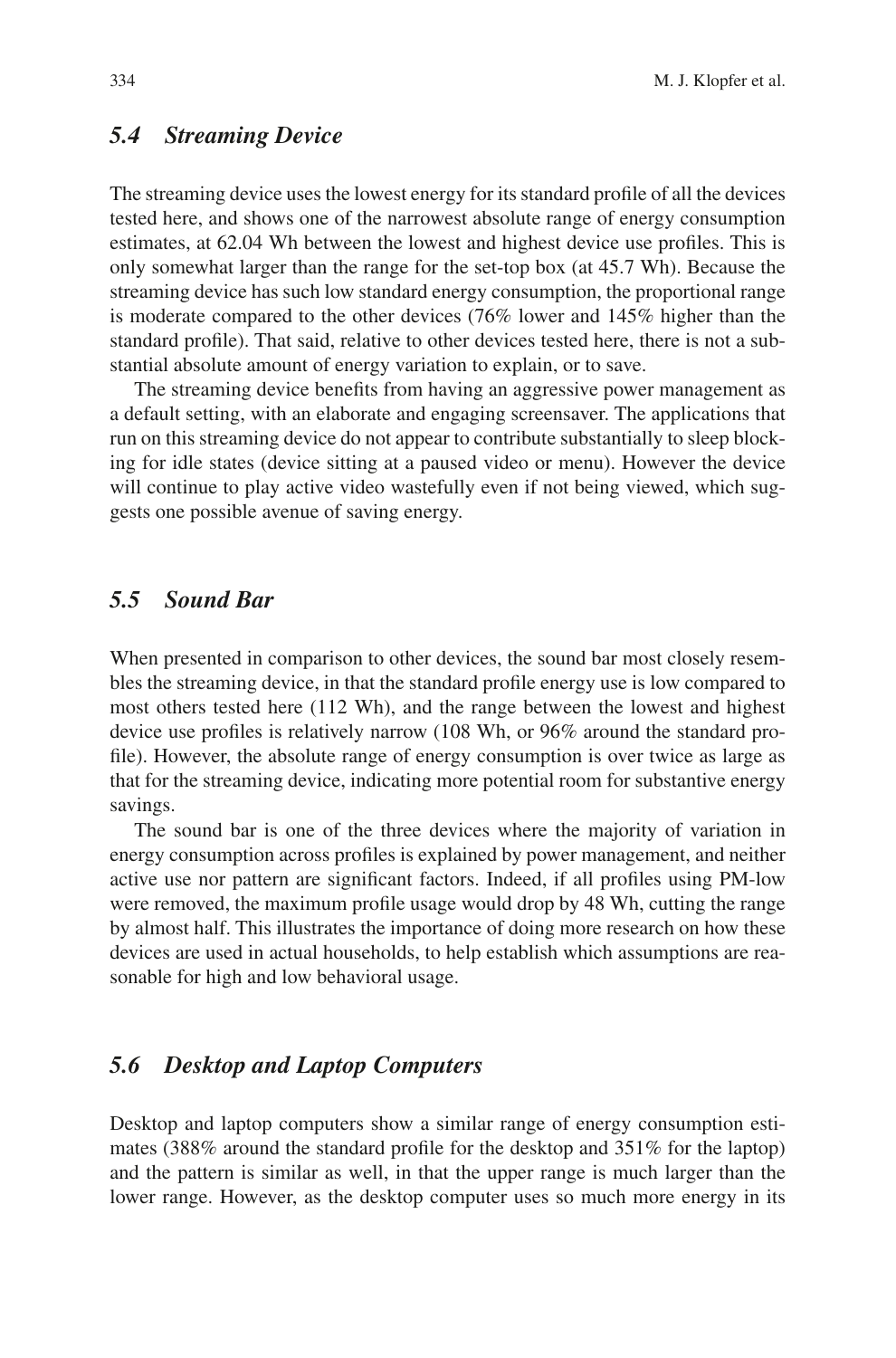standard profle than the laptop computer (609.5 Wh versus 112.3 Wh), the absolute range for the desktop is much larger, and the substantive effects of the higher-use profles are even greater. Put another way, the highest-use profle for the desktop uses 1862.9 Wh more than the standard profle (306% more) whereas the highestuse profle for the laptop uses 311.0 Wh more than the standard profle (277% more). In terms of how much the standard profle potentially underestimates reallife usage, the desktop is second only to the 4K television. Depending on how many households exhibit higher-use profle behaviors compared to those who exhibit lower-use profle behaviors, average estimates assuming the standard use profle could be off by enough to negate variation in any other household plug load device.

Like the video game console, streaming device, and set-top box, active use and power management aspects are signifcant contributors for desktops, but power management has a much greater impact. Pattern of use shows more impact for computers than for other devices covered so far, but not enough to achieve signifcance. In theory, pattern should make a difference for computers in that they automatically transition to a "long idle" state after being in a "short idle" state for 10 min, although the difference in power consumption is not large and may be overshadowed by other factors. Pattern may also interact with sleep settings in ways that are not represented by the average state use estimates utilized here, and which are beyond the scope of this report to explore.

Power management options and low-power states are well-developed in both desktops and laptops. As the PLSim results confrm, enabling sleep settings is a highly effective way to reduce energy consumption in computers, especially during long periods of user inactivity (such as overnight or during work hours for residential computers). The challenge not currently addressed by regulations or voluntary agreements is how to get more users to enable (or not disable) their computer sleep settings. As there are valid reasons why some users would need to prevent their computers from entering a low-power mode, either permanently or occasionally, it would be infeasible to remove the option of disabling sleep settings and make them involuntary. Instead, efforts to reduce energy in computers would be more fruitfully turned toward research into how users behave toward computer power management. Specifc tasks include designing more effective and convincing user interfaces, and understanding and addressing the barriers that lead to users disabling or otherwise underutilizing computer power management options.

### *5.7 Pod Coffee Makers*

The two pod coffee makers showed very similar standard profle energy usage estimates (1076.9 and 1046.4 Wh), which are higher than any device other than the 4K television, and similar ranges (89% of the standard profle versus 92%). Both pod coffee makers showed a unique pattern in this set of devices, in that most of the range was lower-energy compared to the standard profle: the highest-use profle was only 7% above the standard profle for Model A and 3% above the standard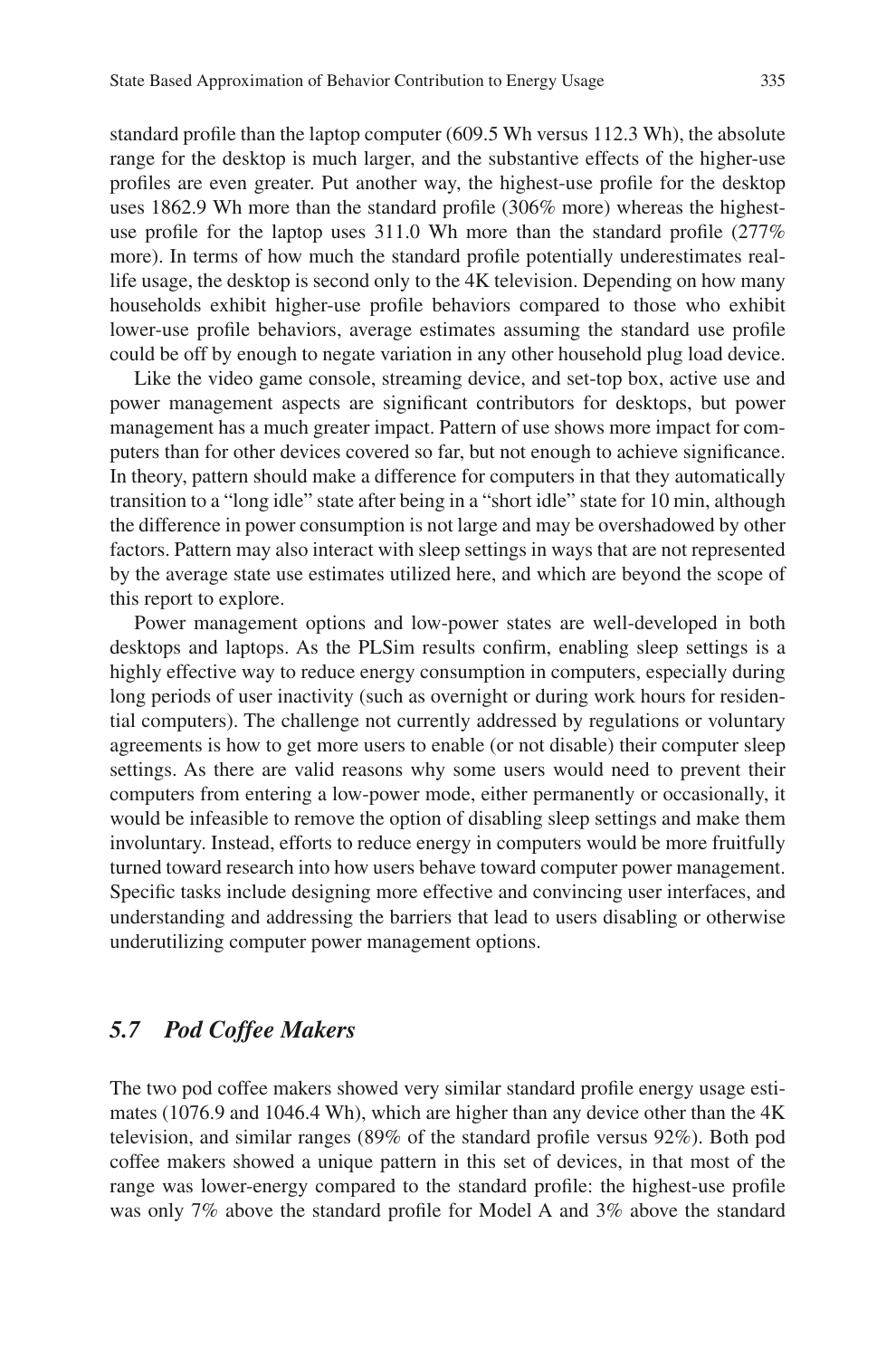profle for Model B. In other words, most of the variation in usage predicted by the current model results in lower energy consumption than the standard profle.

The pod coffee makers are also unique among this set of devices in that the active aspect is not a signifcant factor explaining variation in energy use across profles. Although the heating and brewing cycle during the active period is quite energyintensive, it requires only 2 min to heat the water cache from cold state, and 1 min to dispense each cup. Instead, power management accounts for the majority of the energy consumption variation across profles. Energy consumption is very similar across profles using PM high-1 and high-2 (in which auto-off is enabled and set at 2 h and the user turns the device off after use, respectively) but much higher for profles using PM-mod, in which auto-off is disabled. There is no low level of power management, as the standard PM aspect—the factory default—is already as ineffcient as possible.

The first solution to saving energy with pod coffee makers thus seems straightforward: change the factory default so that auto-off is enabled. This assumes that users are less likely to disable the setting if it is enabled by default than they are to enable the setting if it is disabled. This would not change the potential range of the device use profles, but it would shift the standard profle down considerably, and make the higher-use profles less likely to occur in actual households. Offering shorter delay periods—such is already done for the more advanced Model A device—would also save energy, and may be considered as a default setting. This could work well for households where only a few cups of coffee (or tea) are brewed within a short time frame every morning.

Unlike many other devices discussed (especially in the entertainment category) these devices are not intended to run for extended duration, as their utility comes from producing a product (a cup of coffee) quickly rather than providing screen time. Accordingly, leaving the device on for extended periods beyond producing coffee is wasteful. At the same time, users may become frustrated if the pod coffee maker takes what they perceive as "too long" to warm up from a standby state when they want a cup of coffee, especially as one expected beneft of pod coffee makers is their speed and convenience. One possible reason why users disable sleep settings is that they get annoyed at waiting for the device to resume from sleep mode. Speeding up the warm-up period and providing a user interface showing the progress of the device in warming up may help prevent this annoyance, allowing a shorter sleep delay time to be effective without reducing user satisfaction.

### *5.8 Rice Cooker*

Although the rice cooker, like the pod coffee makers, also involves heating and keep-warm states, the results here show a drastically different pattern of effects. The standard profle for the rice cooker produces a fairly low energy consumption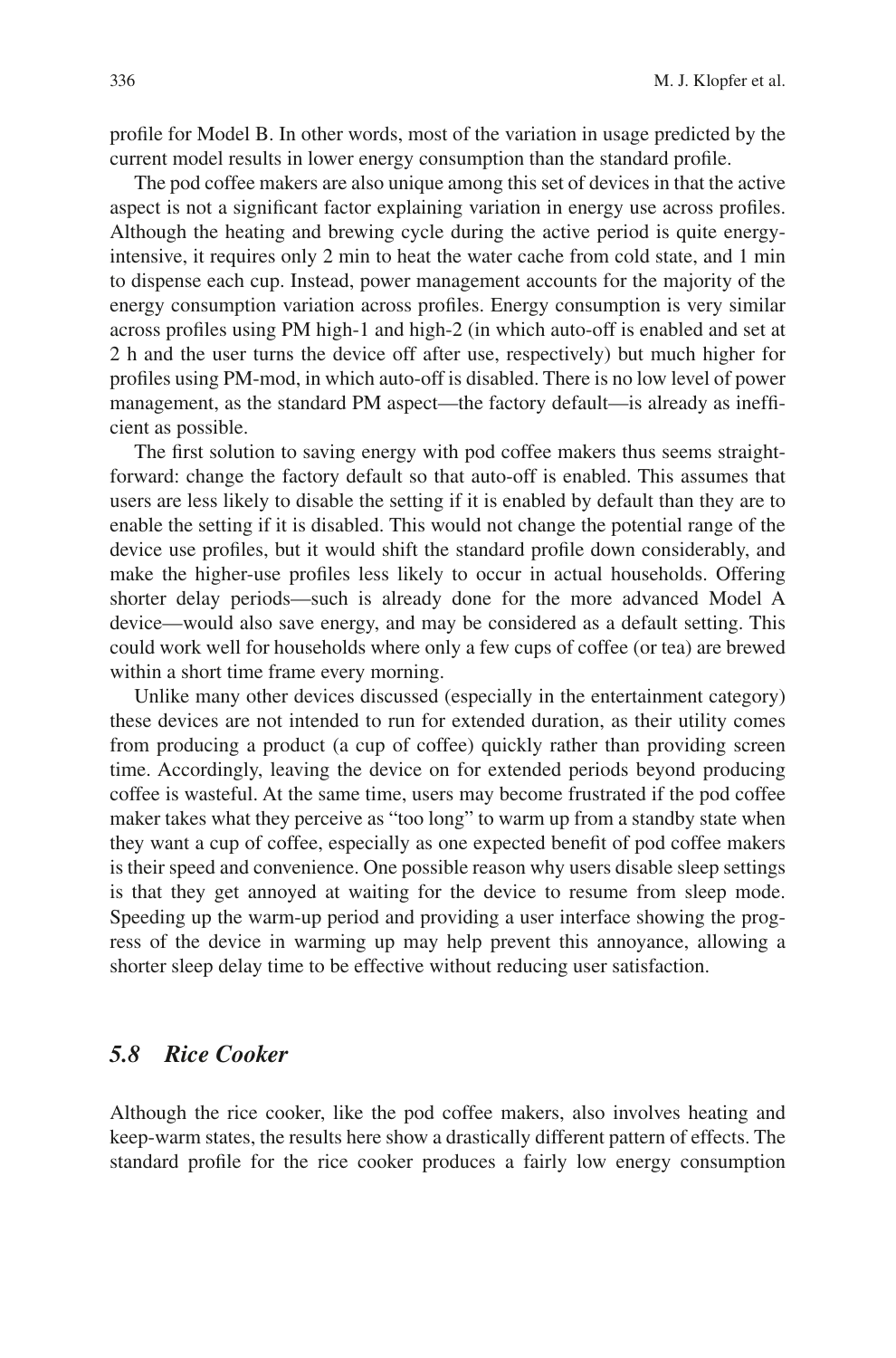estimate compared to other devices in this set (282.2 Wh), and although the range is somewhat smaller in absolute terms than that for the pod coffee makers, almost all the other profles showed higher consumption than the standard profle. That is, the standard profle is almost as low as the lowest-use profle, and most of the other device use profles result in higher energy consumption.

The rice cooker is unique among the devices tested here in that pattern of use explains a large and signifcant proportion of variance in energy consumption across device use profles. The amount of active use—in this case, how much rice is cooked in total that day—has little effect in this analysis, but the number of times the rice cooker is used does. A closer look reveals that this is because the additional amount of energy used to cook, say, three cups of rice is incrementally small compared to the amount of energy used to cook one cup of rice. This comes down to timing: with the white rice used for testing here, it takes 32.5 min to cook one cup of rice, and only an additional 8 min to cook three cups of rice. However, changing the pattern and cooking that total of three cups of rice in two or three fresh batches over the course of the day (say, for lunch and dinner separately), requires a new baseline level of cooking time. In other words, with a pattern of use spread out over multiple periods per day, it takes more total time to provide the same amount of rice. This differentiates cooking appliances from experiential devices such as a television or computer, where the amount of time actively watched or used is synonymous with the amount of service received. As such, although the pattern aspect reveals the additional energy consumption, it is the consumption during active use that would need to be reduced in order to save energy. The rice cooker is similar to other category devices not tested here that involve heating water and/or keeping food or liquids warm, such as drip coffeemakers, under-sink or table-top water heaters, hot pots, and electric pressure cookers, and some conclusions can be cross applicable.

While power management is also significant, it is less impactful than the pattern of use over the course of the day. Other things being equal, profles using low power management—where the user keeps the rice warm most of the day—use much more energy than others, whereas turning the rice cooker off as soon as it's done saves only a small amount of energy compared to leaving it on for another hour (say, until the meal is over). The rice cooker is unique among devices tested here, in that users deliberately leave the device on in the keep-warm state. An online search reveals many people who prefer to make a large pot of rice and keep it warm all day, despite warnings about food safety. According to the current results, it uses more energy to make a new, smaller pot of rice three times a day (and turn off the warmer after 1 h) than to make one large pot and keep it warm all day. So if a user perceives these as the competing options, the "worse" power management strategy would actually use less energy.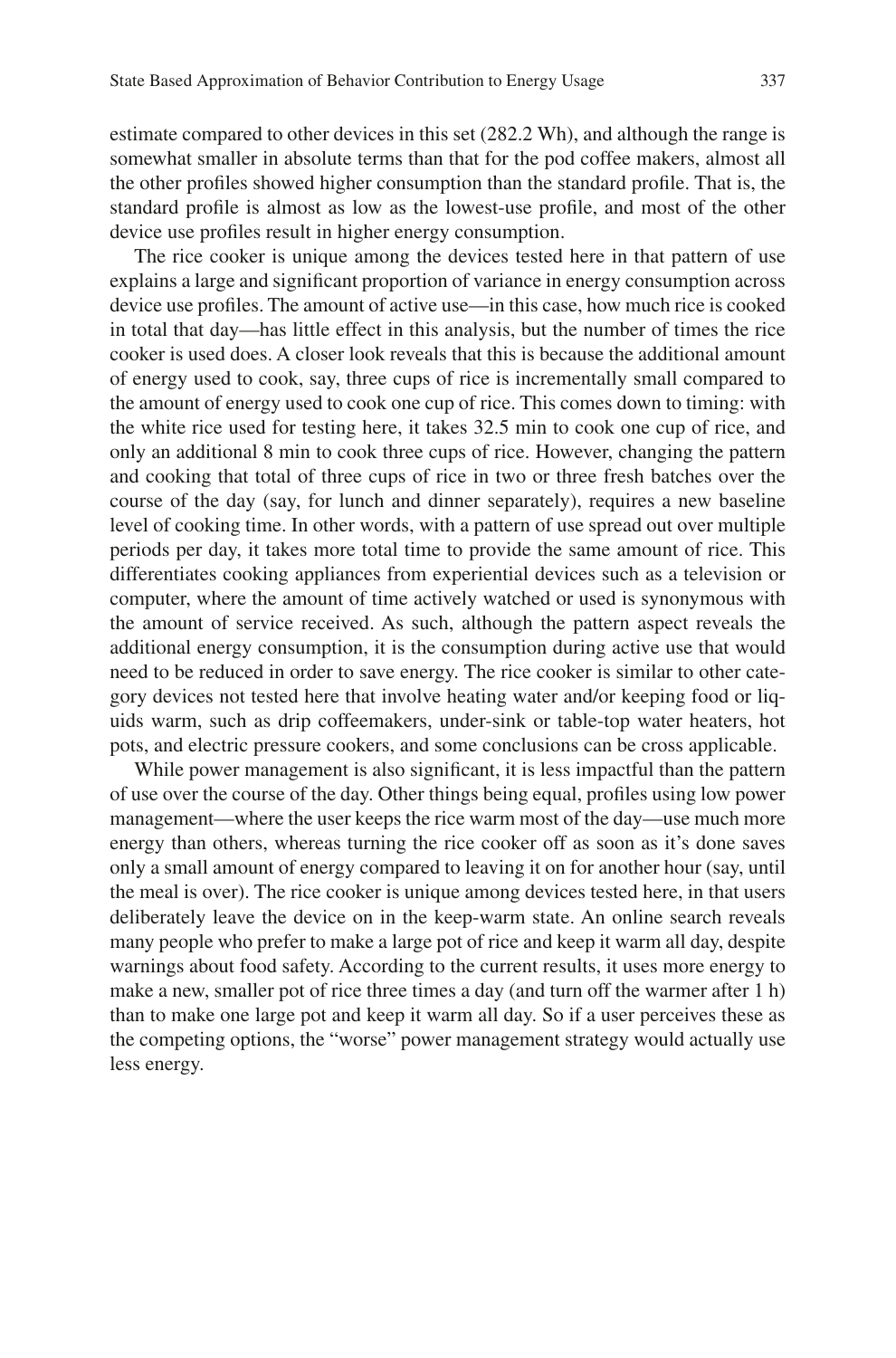## **6 Overall**

### *6.1 Range of Energy Consumption*

The range of energy consumption across profles for each device is shown to identify the highest and lowest energy usage that would be seen in real-life usage, given the assumptions in the profle defnitions. The ranges are compared against the "standard" profle that represents or approximates the standard testing procedure. This indicates not only the percentage difference from the standard usage but also whether more of the range is above the standard or below it.

A device exhibiting a moderate range in energy consumption across profles is not necessarily a bad sign, either for energy efficiency or for the accuracy of standard testing protocols. It is reasonable that devices would use more energy if actively used more hours, and that devices would save more energy if more aggressive power management features were used. Likewise, a very small range is not necessarily a good sign, as it indicates that the device does not effectively reduce energy use for shorter active periods or in response to power management.

Ideally, the range of device use behavior—and thus profle energy usage—would be normally distributed around the standard profle, in which case using standard testing methods would produce accurate and reliable estimates of the population. The current study cannot speak to whether this is the case, as it depends on how common the device use behaviors discussed here are in the population, which would require consumer behavior research that the feld is sorely lacking.

The larger the range in possible energy consumption outcomes, the more likely it is that the real-life pattern of outcomes are skewed, which is especially concerning when results show energy consumption levels much higher than the standard profle. For most of devices tested here (both televisions, video game console, desktop and laptop computers, and rice cooker), the upper range was much larger than the lower range, indicating that deviations resulting in higher use would be more extreme than deviations resulting in lower use. Only the two pod coffee makers exhibited more profles with energy consumption below the standard profle than above, which is due to the power management settings being disabled by default for those devices.

#### **6.1.1 Active Use**

The duration or frequency of active usage is a signifcant factor infuencing energy consumption for many of the evaluated devices. Indeed, were power management not being tested, the effects of active use would be more pronounced for most devices.

Even considering the weight of power management, active use explained 40–43% of variation in energy consumption for the 4K and HD televisions, and 20–27% of variation for the desktop, laptop, video game console, and streaming device. Of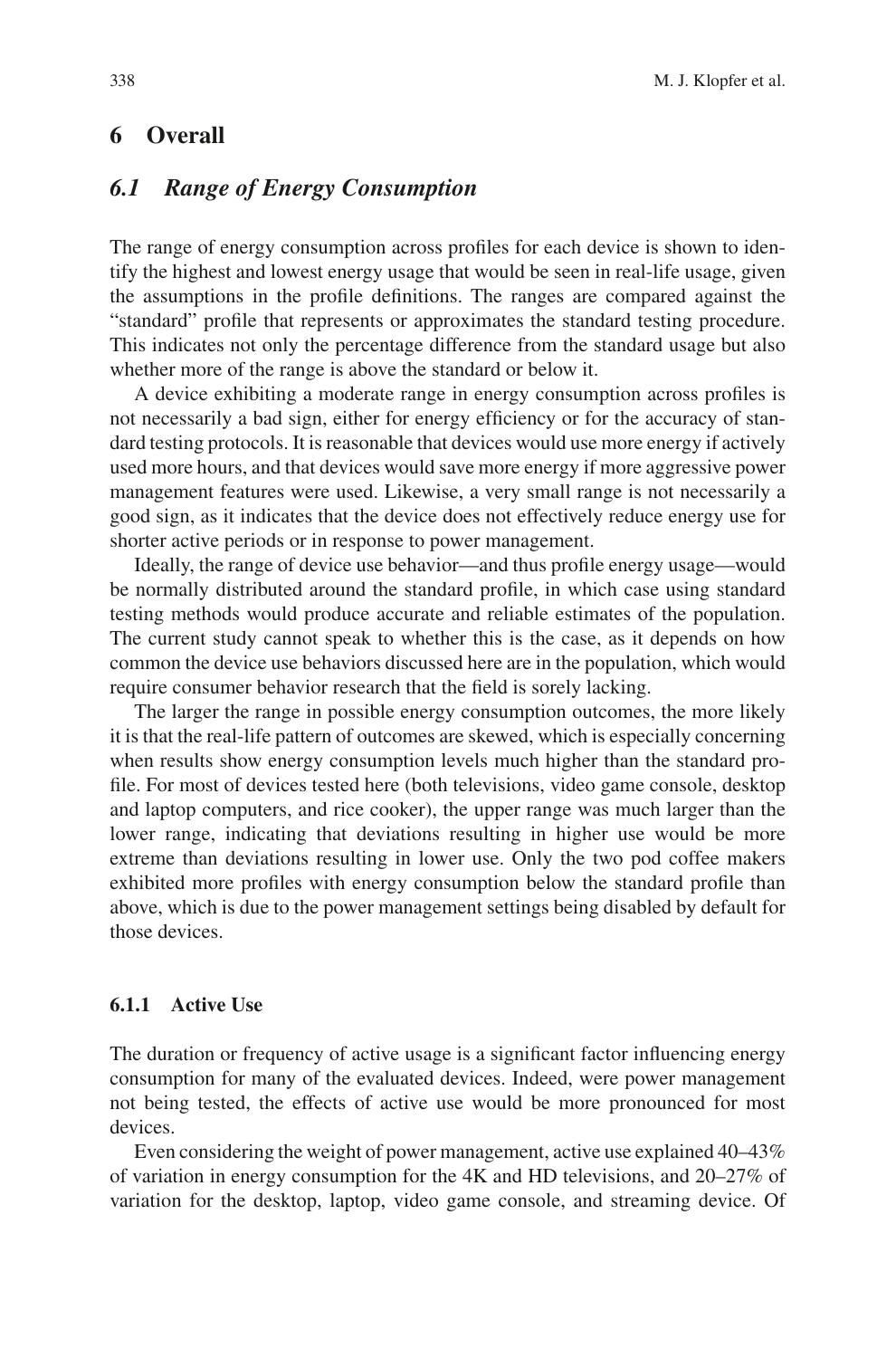these devices, the televisions, video game console, and desktop computer use a relatively large amount of energy in their standard profle compared to others. It is especially troubling how much more energy is used by the newer 4K television than the HD television. These results thus add weight to efforts to reduce power draw during the active state for these devices.

It is important to distinguish between active use (when the user directly benefts from the device being active) and the active state itself, which may continue long after active use has ended, if power management fails (that is, automatic low-power settings are disabled and the user neglects to manually turn off the device). Thus, the high power draw of the active state contributes to the energy waste attributed to the power management aspect in these results. More aggressive improvements to energy effciency during the active state would thus also save energy during user-idle time, when the devices are left on and unused either prior to or in the absence of automatic transitions to a low-power state.

Reducing energy usage during operation typically requires comparable device utility: that is, to modify the device so that it uses less power without sacrifcing functionality or features. For computers, this would be improving the way energy is used during idle periods. When not required, the device will self-regulate to passively save energy. After testing multiple generations of computers for this project, improvement in idle energy usage was easily observed. Promotion of alternate solutions when possible helps. For example a substantial energy penalty is paid to stream online content on a video game console versus a dedicated streaming player.

#### **6.1.2 Pattern of Use**

The pattern of use for this investigation was defned as the number of times or periods the device was used, and the amount of time between those uses, given a specifc amount of total active use. One way pattern of use can affect overall energy consumption is if the device requires an energy-intensive warm-up or boot-up period at the beginning of each use or if it has a long or otherwise wasteful cooldown period after each use. Some devices tested here, such as the video game console, do have a separate boot-up and/or shutting down process with a relatively high power draw. However, as these processes are quite short in duration, the resulting contribution to overall energy consumption by restarting the device multiple times during the day is not substantial.

Another signifcant issue for pattern of use is the idle time due to automatic sleep or auto-off settings with long delay times, which accumulates every time the device is used and left idle again. In this case, pattern of use can be seen as an example of a power management problem, in which the solutions are to reduce the amount of energy used when the device is on but idle and reduce the amount of time the device spends idle. Some devices exhibited a small effect of pattern due to long delay times, such as the streaming device. All other things being equal, pattern does matter in such situations. However, this effect was overwhelmed by variation in active use and in power management behaviors.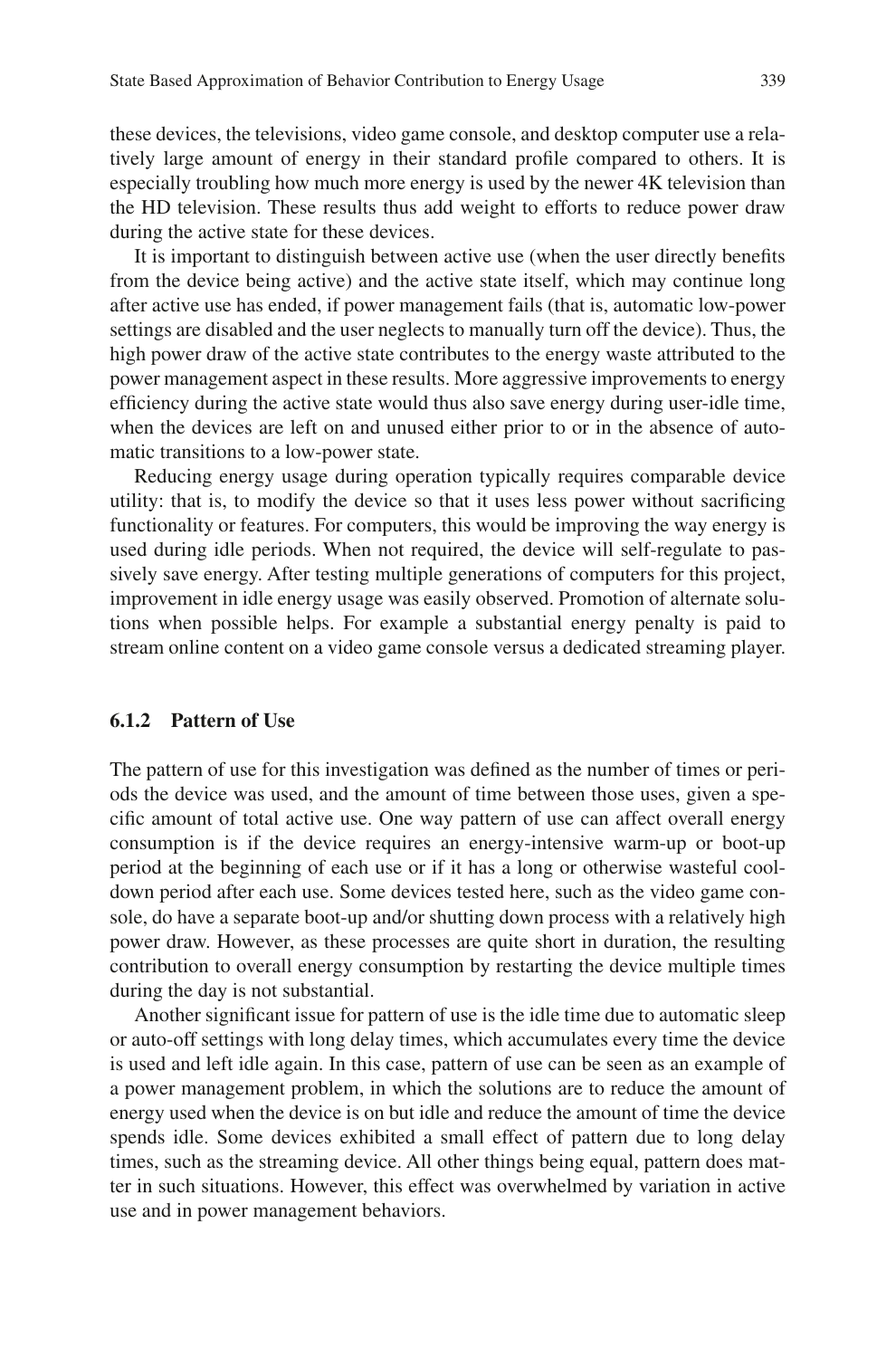The rice cooker provided a third way in which pattern of use matters for energy consumption: when the device requires a baseline amount of energy for a single use, with fairly small distinctions between a small versus large amount of product or service provided. Here, the effect of pattern can be interpreted as an effect of active use, in that the only solution would be to reduce the baseline energy consumption for the active cooking state. The lesson should also apply to other types of kitchen appliances that cook food or heat water. Although it would seem that pod coffee makers would suffer from this effect, the design has largely addressed the problem already: instead of heating the entire reservoir of water, the pod coffee makers only heat enough water for a single cup at a time, greatly reducing the impact of a long keep-warm period even when power management settings are disabled.

In sum, pattern of use can affect energy consumption of plug-load devices, but the effects for most plug-load devices are small compared to effects of power management and active use.

#### **6.1.3 Power Management**

The power management defnitions used for the device use profles combined two factors: settings that automatically transition the device into a sleep or soft-off state after a specifed delay time of inactivity, and whether or not the user turns off the device immediately after using it. For every device, a moderate level of power management is defned with whatever automatic setting is the factory default (if any) along with the most likely user reaction at the end of use. Most devices have at least one low level, in which any power management setting is disabled and the user leaves the device on, and at least one high level, in which the user turns the device off after each use, negating any effect of automatic power management setting. Given this wide range of behaviors, it is not surprising that power management had a signifcant impact on energy consumption for all devices, and was the primary factor in variation across profles for most devices. Still, while few would question the general idea that power management is important, this study helps show the importance of systematically examining when and how much specifc power management behaviors (both settings and manual shut-downs) affect energy consumption.

The devices studied in the current project revealed three main failure points for power management: when automatic settings are disabled or otherwise ineffectively utilized, when low-power modes do not save much energy, and when devices remain in a fully functional active state during long periods of idle. A potentially missed opportunity for reducing energy consumption was also identifed: automatic transitions to a low-power state based on the status of connected devices was shown to be very effective in one device, and could be effective in others.

The most pressing problem is how to get more devices to automatically transition into sleep or other low-power modes. Unlike those of earlier generations, all of these devices offered at least one low-power mode and an automatic power management setting for transitioning to it. However, if automatic sleep or auto-off settings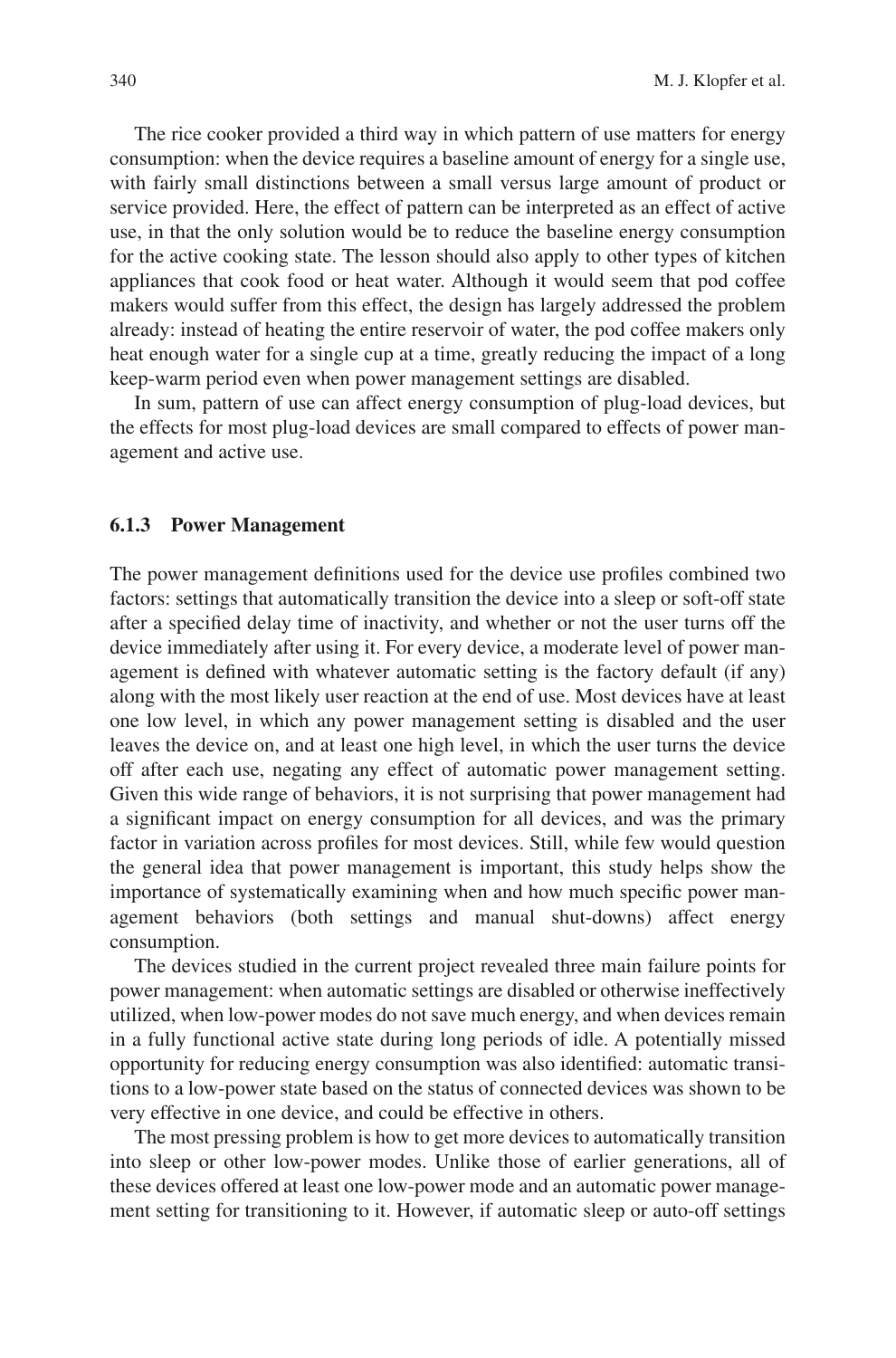are disabled, they do not save any energy. Worse, they result in devices remaining on for long periods, even all day long, every day. CalPlug's feld study shows that many offce desktop computers are left idle at all times, but little research is available to indicate how often users leave other devices on all the time. However, the effect of not using power management and leaving devices in the active state all day long is so large that even if only a small proportion of households do this, it would take a much larger proportion of households consistently enacting stringent power management behaviors to counteract all the wasted energy.

The simplest step to getting more devices into low-power states is to enable the energy-saving settings by default. To their credit, most devices already do this. The pod coffee makers are the one exception: for both models, the user would have to realize that the setting existed, realize that it was not enabled, and fgure out how to enable it. For some devices, it may be possible to take away the users' ability to disable power management settings without reducing user satisfaction; this is already done with smart phones, and users have broadly accepted that limitation. However, this approach could be problematic for other devices where users are accustomed to having more control, especially for those where users may have valid reasons for leaving the device on and idle for long periods (for instance, computer users who cannot remotely access their work desktops if they are in sleep mode). More research into when and why users disable their sleep settings would be needed before the effects of enforcing settings could be estimated.

A more complicated issue is how to design the power management settings and the associated user interface to best encourage users to keep them enabled. Although little research has been done on this topic, anecdotal evidence—including countless tech forums answering users' questions about why their devices are mysteriously turning off—indicates two problems. First, users are confused about sleep settings. Second, the most common response to being annoyed by even a few undesired sleep and shutoff events is to disable all automatic PM settings. Once settings are disabled, users may forget they even exist. Most manuals and settings pages, including for the devices tested here, do little to explain the reasoning behind the settings, or encourage users to change the settings to a longer delay period rather than disable them, or to try to motivate users with energy-saving or "green" messages, which have worked in other applications. Furthermore, almost nothing is known about exactly what settings users would ideally want to use, what signals might work to help prevent unwanted shut-down events, or what their annoyance threshold is for how long they're willing to wait for a device to restart from sleep. For instance, if a television gave users a certain signal that it was going to switch off in 5 min, so that users could easily forestall a false auto-off, it could be possible to set the default auto-off delay time to 1 h instead of 4 h without any decrease in user satisfaction. Much more research and development is needed to fully address these issues.

The second main failure point was illustrated in the current research by the settop box, for which the stand-by mode uses almost as much energy as the fully functional active state. As a result, the device showed almost no variation in energy consumption across device use profles, even when the power management settings were enabled. The solution here is simple, at least in concept: reduce the energy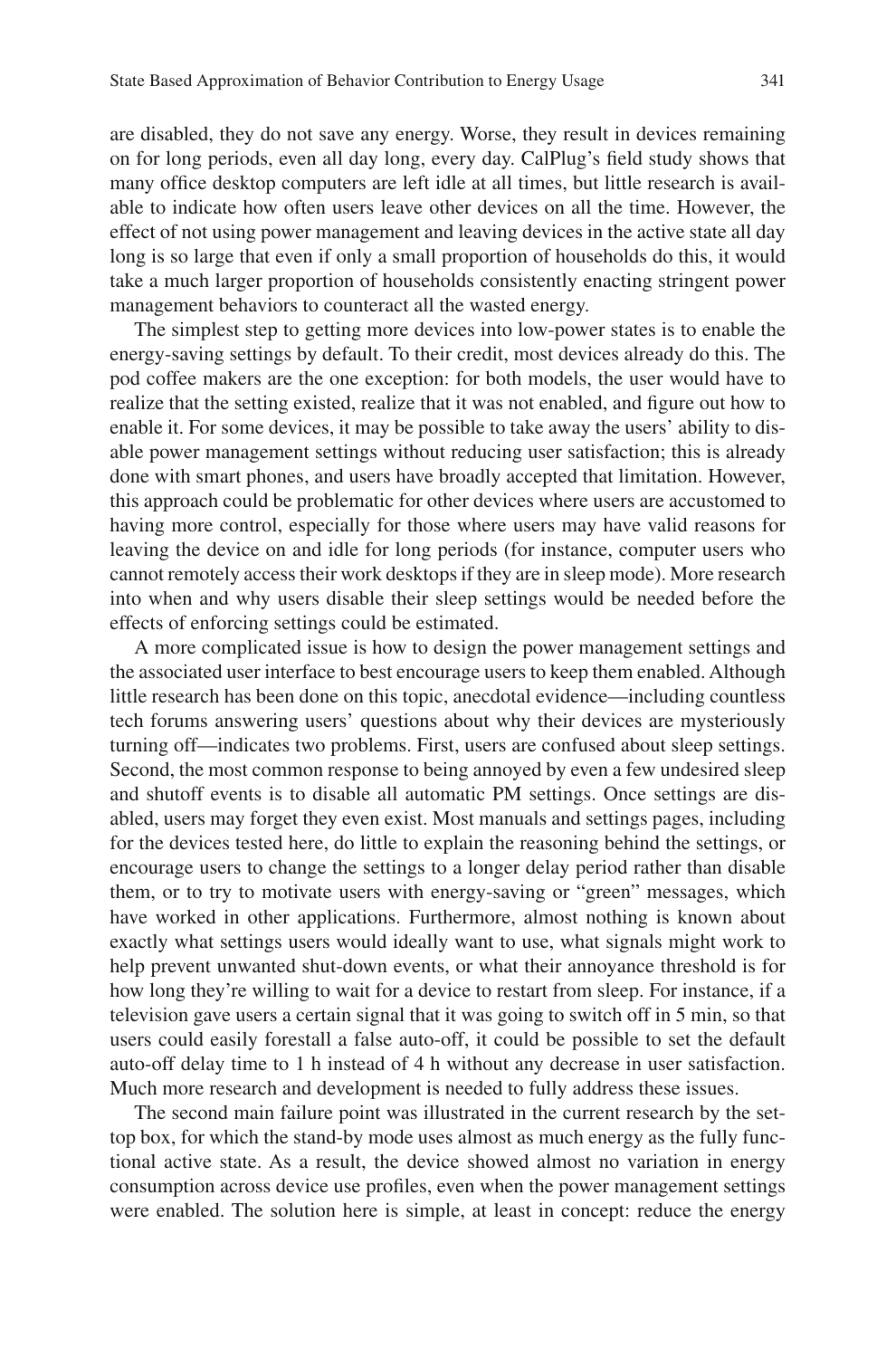consumption of the supposedly low-energy state. The overarching goal is to get devices to spend more time in the low-power state, and the more that goal is met, the more important it is to incrementally reduce power draw in the sleep or standby state.

The third failure point identifed here is when devices spend considerable time at full power during periods of inactivity when they could conceivably enter a lowerpower idle state. Computers lead by example here, by shifting into "short idle" and then into "long idle" states in the absence of user input; these states pause certain processes to save energy, yet leave the device ready to quickly resume full activity when the user returns. While worthwhile efforts to further reduce energy in idle state for computers continue, efforts to do the same for other devices are warranted. For example, when the video game console is not running a game, it switches to a main menu state that uses almost as much energy, where it remains indefnitely unless it transitions to sleep or is turned off. Reducing the consumption of the main menu state would be a substantial improvement.

Finally, use of linked devices for guiding power management was an effective approach for the sound bar. Specifcally, an input-specifc power management option switches the sound bar off when the device sending audio input to the sound bar, such as a television, sends no input for 5 min. This feature could function similarly in other connected devices that offered no such option, indicating a missed opportunity for savings. For example, any device that requires the television to display content could be set to transition to standby or soft-off if the television is turned off or transitions to sleep mode. A related alternate approach is to use a Tier-2 Advanced Power Strip (Tier-2 APS) to turn off devices, as well as reduce the burden of standby loads from these devices.

In sum, the evaluation of the effects of power management and potential improvements in its use and effectiveness, especially if combined with variation in active use and use patterns, is a rich area for continued investigation.

#### **6.1.4 Evaluation Method Limitations**

The current analysis shows the promise of the device use profle approach for assessing potential energy consumption across various users. However, the approach is inherently limited by the quality and reliability of the information used to defne the model's parameters. In the current format, each aspect—active use, pattern of use, and power management—was defned with at least three levels of behavior: low, moderate, and high. Unfortunately, solid data on how devices are used in the feld is sorely lacking. As such, most of the defnitions used here were constructed by the research team based on assumptions and anecdotal observations, and for power management, by the options offered by the device. Self-reports of the amount of active use per day are available for a few of the devices here, but even for those, many survey questions use categories (e.g., a range of hours of TV use) rather than point estimates. No reliable data could be found on how people actually use power management in other devices, or on patterns of usage over the day. For this reason, no attempt was made to further differentiate weekday versus weekend use or to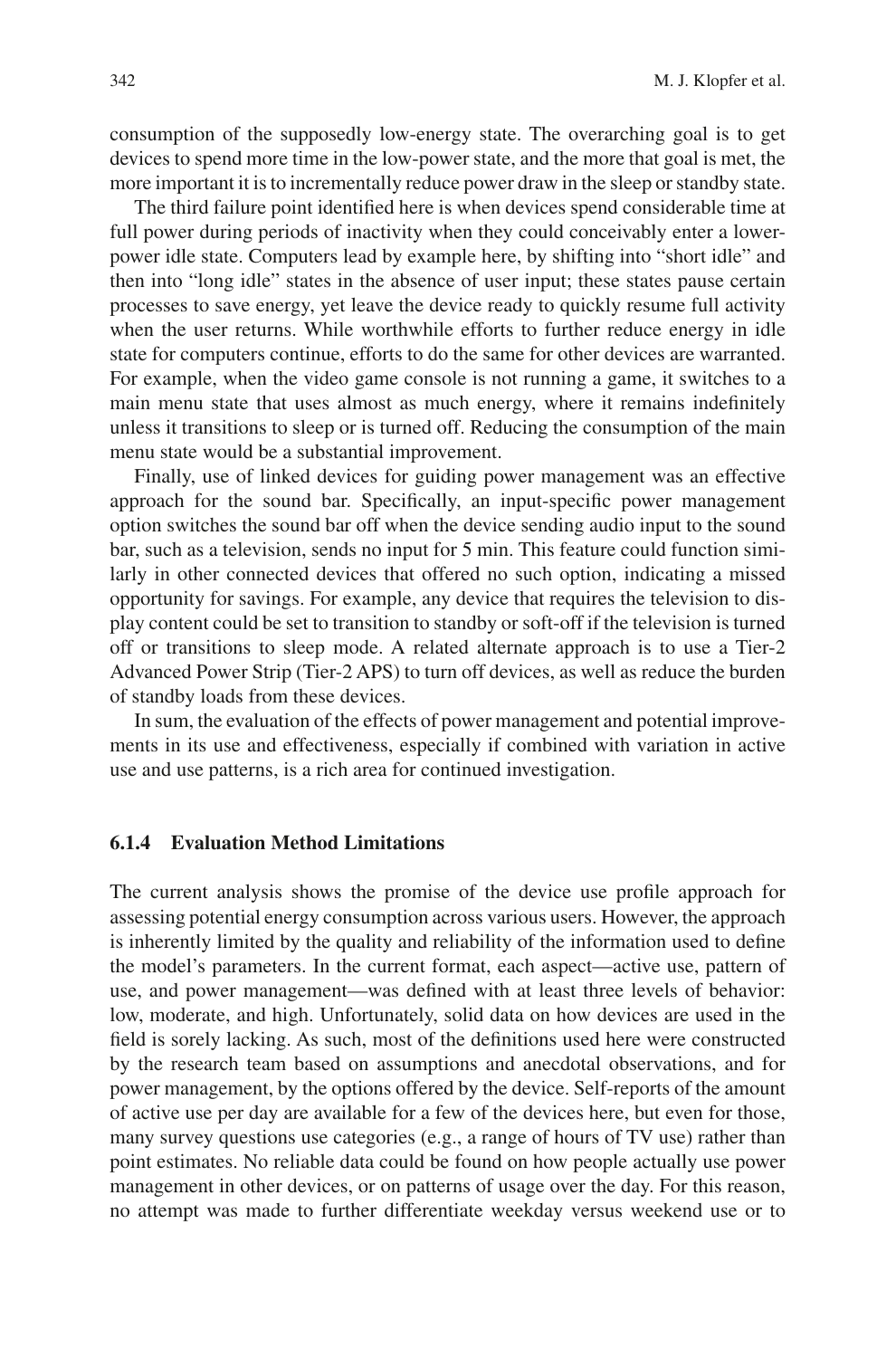extrapolate to estimated annual energy consumption, which would require additional levels of assumptions that could not be warranted.

In short, as with any research of this sort, the results of the device use profle analysis are only as good as the assumptions that underlie its measures. Even assuming that the defnitions are accepted as representing *some* users, the lack of data means no conclusions can be drawn about *how many* users ft each profle. The fndings provide useful boundary conditions and a range of energy consumption results based on reasonable behaviors. If most of those behaviors produce much higher energy consumption estimates than the standard or "moderate" device use profle, this reduces the chance that natural variation in device use will average to the standard testing's mean and increases the chance that users with higher energy use profles will outweigh those with lower-use profles. This illustrates the importance of conducting more research on how devices are actually used in real-life situations, if accurate estimates of annual energy consumption for device types are desired.

The fndings demonstrate the utility and potential of the PLSim tool that was developed and described here. In the present version, each parameter was input into a template usage fle. This fle was used to create a usage schedule in PLSim. This manual process serves as an effective demonstration, but can be tedious in usage and warrants additional development to add automation.

### **References**

- <span id="page-24-0"></span>1. U.S. Energy Information Administration. (2011, March 28). Share of energy used by appliances and consumer electronics increases in U.S. homes. Retrieved from [https://www.eia.gov/](https://www.eia.gov/consumption/residential/reports/2009/electronics.php) [consumption/residential/reports/2009/electronics.php.](https://www.eia.gov/consumption/residential/reports/2009/electronics.php)
- <span id="page-24-1"></span>2. U.S. Energy Information Administration. (2019). *Annual Energy Outlook 2019 with projections to 2050*. Washington, D.C.: U.S. Energy Information Administration (EIA). Retrieved from<https://www.eia.gov/outlooks/aeo/pdf/aeo2019.pdf>.
- <span id="page-24-2"></span>3. Xia, L., Pixley, J. E., & Gago-Masague, S. (2017). *SIM Home Final Report*. Rosemead, CA: Prepared by California Plug Load Research Center (CalPlug) for Southern California Edison. Retrieved from <https://www.etcc-ca.com/reports/sim-home?dl=1565392230>.
- <span id="page-24-3"></span>4. Nordman, B., & Sanchez, M. (2006). Electronics Come of Age: A Taxonomy for Miscellaneous and Low Power Products. In *Proceedings of the 2006 ACEEE Summer Study on Energy Effciency in Buildings*. Washington, D.C.: American Council for an Energy-Effcient Economy. Retrieved from https://aceee.org/files/proceedings/2006/data/papers/SS06\_Panel9\_ [Paper22.pdf.](https://aceee.org/files/proceedings/2006/data/papers/SS06_Panel9_Paper22.pdf)
- <span id="page-24-4"></span>5. Cisco. (2016). VNI Complete Forecast Highlights. North America 2021 Forecast Highlights. Retrieved from [https://www.cisco.com/c/dam/m/en\\_us/solutions/service-provider/vni](https://www.cisco.com/c/dam/m/en_us/solutions/service-provider/vni-forecast-highlights/pdf/North_America_2021_Forecast_Highlights.pdf?dtid=osscdc000283)[forecast-highlights/pdf/North\\_America\\_2021\\_Forecast\\_Highlights.pdf?dtid=osscdc000283](https://www.cisco.com/c/dam/m/en_us/solutions/service-provider/vni-forecast-highlights/pdf/North_America_2021_Forecast_Highlights.pdf?dtid=osscdc000283).
- <span id="page-24-5"></span>6. ReportLinker. (2017, April 27). When You Give a Kid a Tablet, He'll Ask for More Time [Results from a Representative Online Survey]. Retrieved from [https://www.reportlinker.com/](https://www.reportlinker.com/insight/give-kid-tablet-ask-time.html) [insight/give-kid-tablet-ask-time.html](https://www.reportlinker.com/insight/give-kid-tablet-ask-time.html).
- <span id="page-24-6"></span>7. U.S. Energy Information Administration. (2016). *Annual Energy Outlook 2016 with projections to 2040*. Washington, D.C.: U.S. Energy Information Administration (EIA). Retrieved from [https://www.eia.gov/outlooks/aeo/pdf/0383\(2016\).pdf](https://www.eia.gov/outlooks/aeo/pdf/0383(2016).pdf).